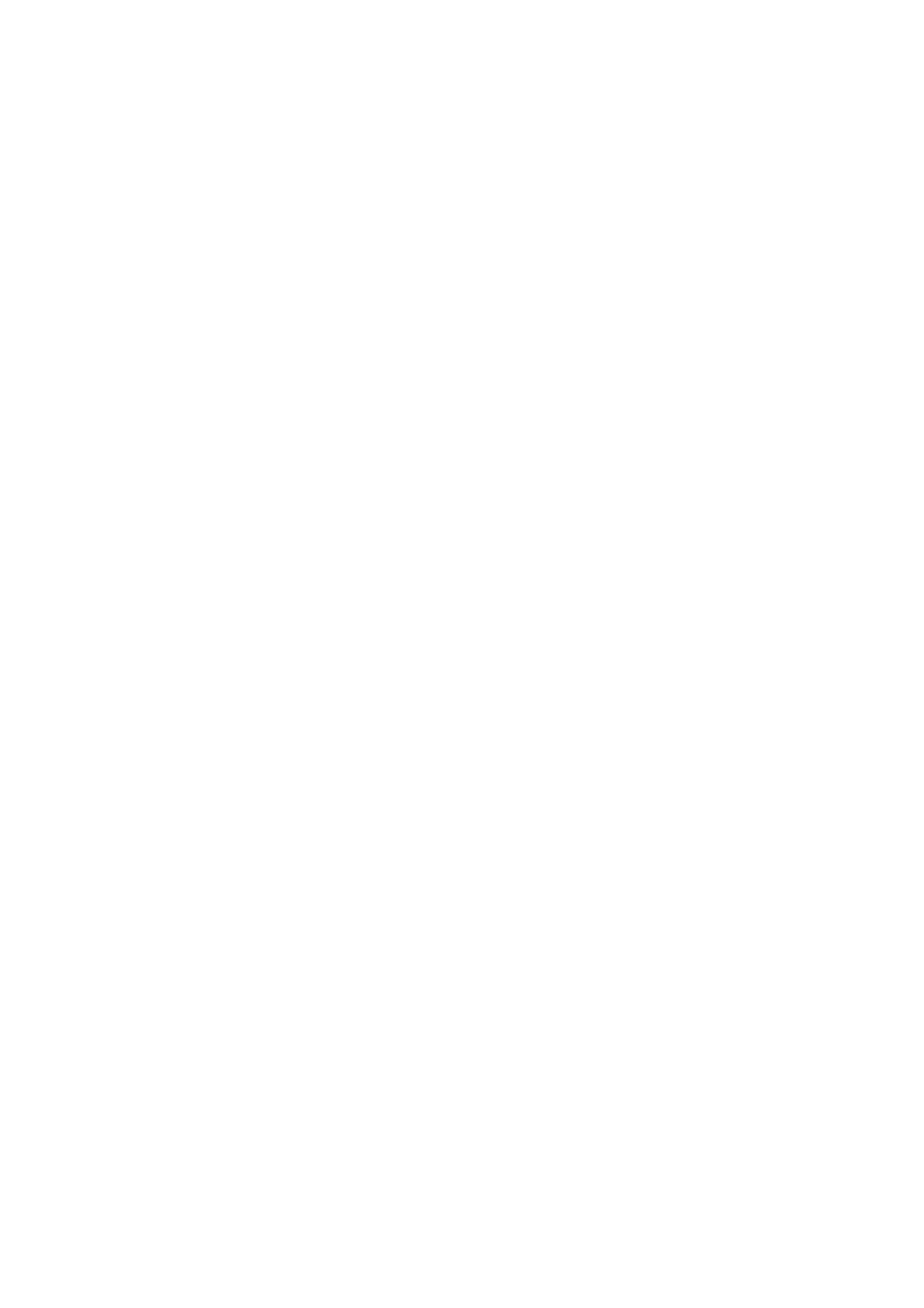UNITED NATIONS OFFICE ON DRUGS AND CRIME Vienna

# Anti-human trafficking manual for criminal justice practitioners



UNITED NATIONS New York, 2009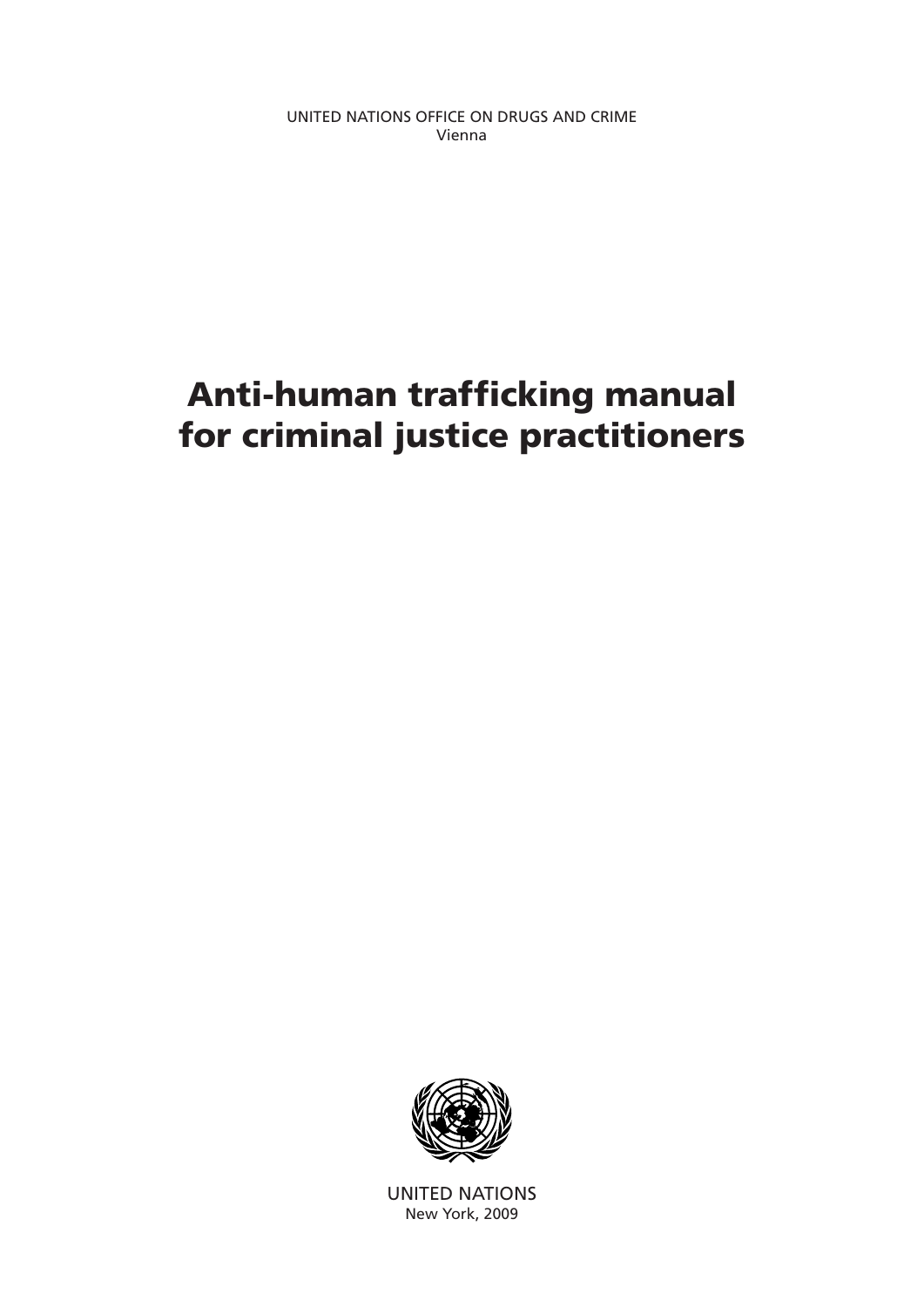The designations employed and the presentation of the material in this publication do not imply the expression of any opinion whatsoever on the part of the Secretariat of the United Nations concerning the legal status of any country, territory, city or area, or of its authorities, or concerning the delimitation of its frontiers or boundaries. Countries and areas are referred to by the names that were in official use at the time the relevant data were collected.

This publication has not been formally edited.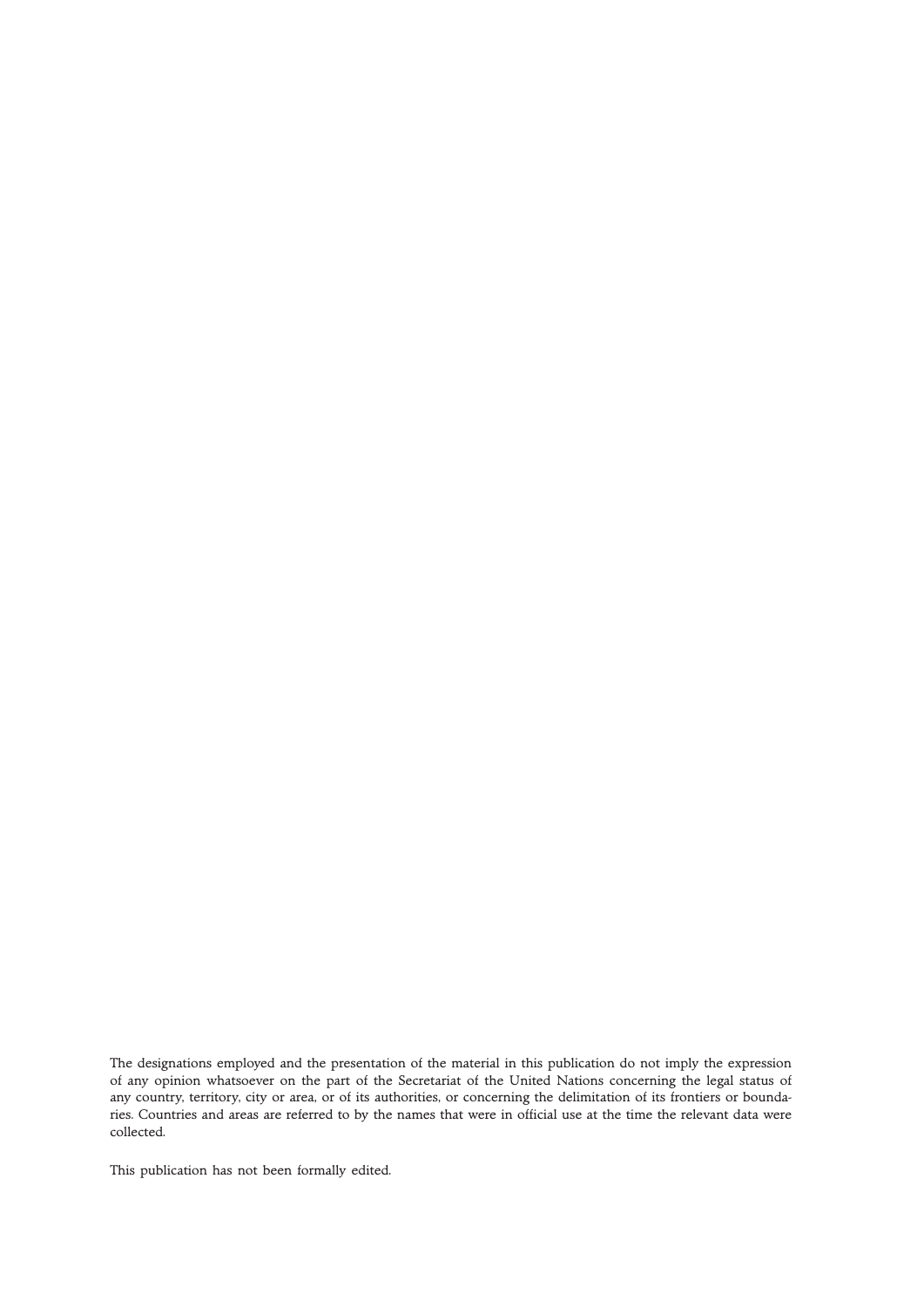# **Acknowledgements**

These training modules would not have been possible without the generous financial support of the Governments of Norway, Sweden and the United Arab Emirates (through the UN.GIFT).

The work was led by the Anti-Human Trafficking and Migrant Smuggling Unit (AHTMSU) of UNODC, supervised by Ms Riikka Puttonen and facilitated by Mr Dave Newton. The modules are a product of a broad participatory process involving numerous experts in the field of law enforcement, prosecution and care giving from all regions of the world. These experts contributed their professional and practical experiences, wealth of knowledge and expertise to the development of these modules. Their dedication and professional commitment was evidenced in their generous contributions, thoughtful commentaries and feedback during the series of four expert group meetings in Vienna. AHTMSU/UNODC acknowledges their efforts with profound gratitude.

The support of the Department of Immigration and Citizenship (DIAC) of Australia, Department of Justice, Canada, Europol, ICMPD, INTERPOL, IOM, London School of Hygiene and Tropical Medicine, NPIA-UK, OSCE/Odihr and UKHTC have been invaluable throughout the project. AHTMSU/UNODC would also like to acknowledge the UN.GIFT for their contribution to the fourth expert group meeting and the production costs of the modules.

## **List of experts**

Abi Khalil Elie – Lebanon Abolfazli Leila – WilmerHale, United States (editing) Al-Aaraji Majid Hussein Mousa – Iraq Avramoff Dalia – Israel Babandede Mohammed – Nigeria Busch Sonja – ICMPD De Baca Lou – United States Devine Patrick – United States Dreyer Brett – United States Chaw Ohnmar Ei Ei – Myanmar Flores Fernando Santos – Portugal Gao Yun – ILO Ganterer Astrid – OSCE Odihr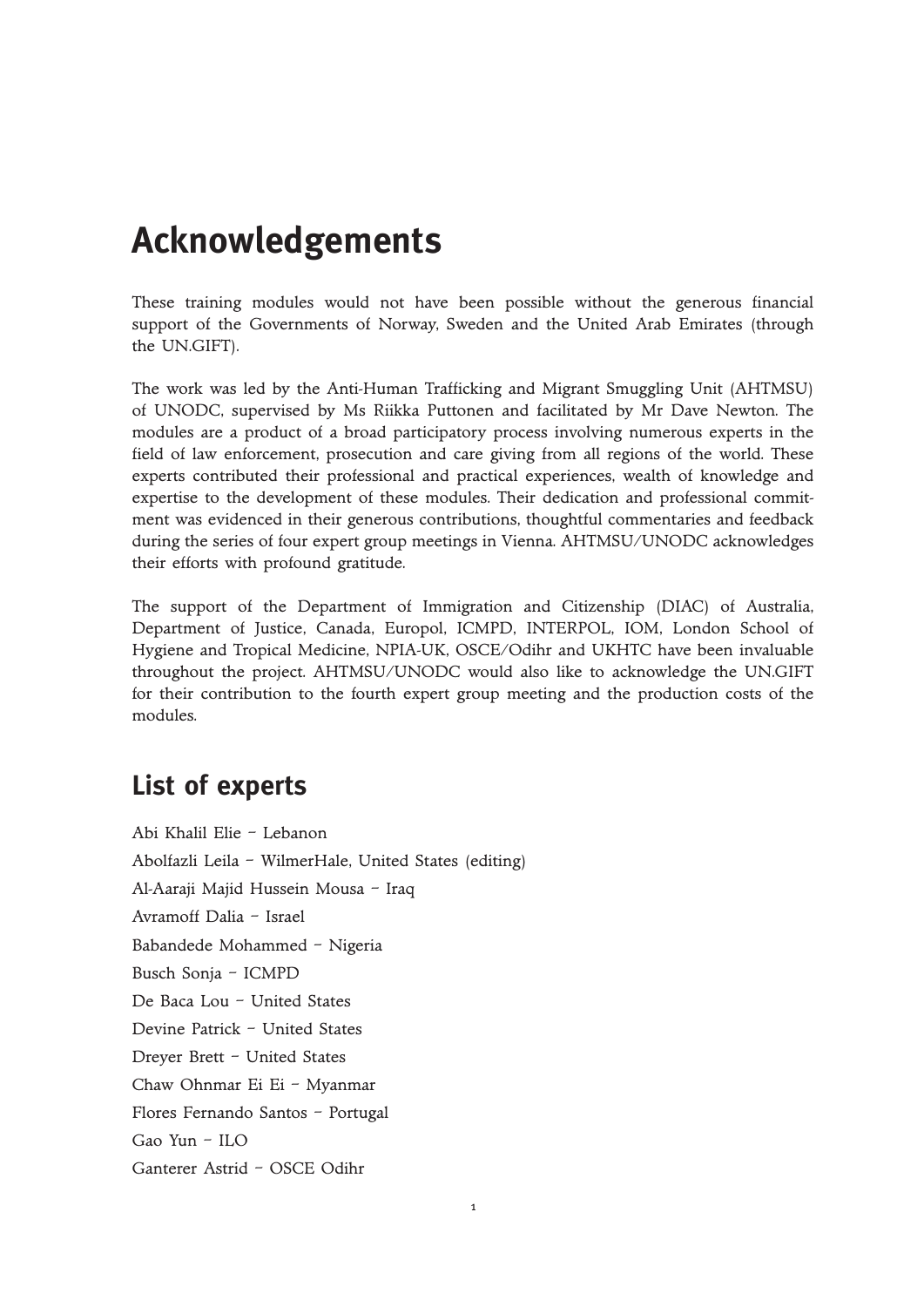- Garcia Gabriel United States
- Gracheva Vera OSCE
- Hamalainen Juha-Mikko Finland
- Haruna Shadrach Nigeria
- Harvey Steve Europol
- Hissong Wayne United States
- Hurrell, Jeff Australia
- Kabera Elisa Interpol
- Klein Andrew United States
- Korvinus Anna The Netherlands
- Martens Christiaan OSCE/Belgium
- Massie Norman Canada
- Mattar Mohamed John Hopkins University, United States
- McKenna Sean United Kingdom
- Michael Brian United States
- McKeon Claire Ireland
- Moralis Delphine Child Focus
- Nantudde Lwanga Damalie Uganda
- Newton Dave United Kingdom (consultant)
- Nolan Adam United Kingdom
- Parsons Scott Daywalka
- Rankin Glynn United Kingdom/UKHTC
- Rolland Yves Interpol
- Sorrentino Liliana OSCE
- Taylor Matthew Department of Justice, Canada
- Thatun Susu World Vision (Myanmar)
- Titterton Steve United Kingdom
- Trossero Elisa ICMPD
- Truc Nguyen Thanh Viet Nam
- Tsakadze Irina Georgia
- Vedrasco Livia IOM
- Zimmerman Cathy London School of Hygiene and Tropical Medicine

UNODC under the overall coordination of Riikka Puttonen and facilitation of Dave Newton – UNODC/AHTMSU

Albert Silke – UNODC/AHTMSU Bernard Magali– UNODC/LSS Britton Roger – UNODC Serbia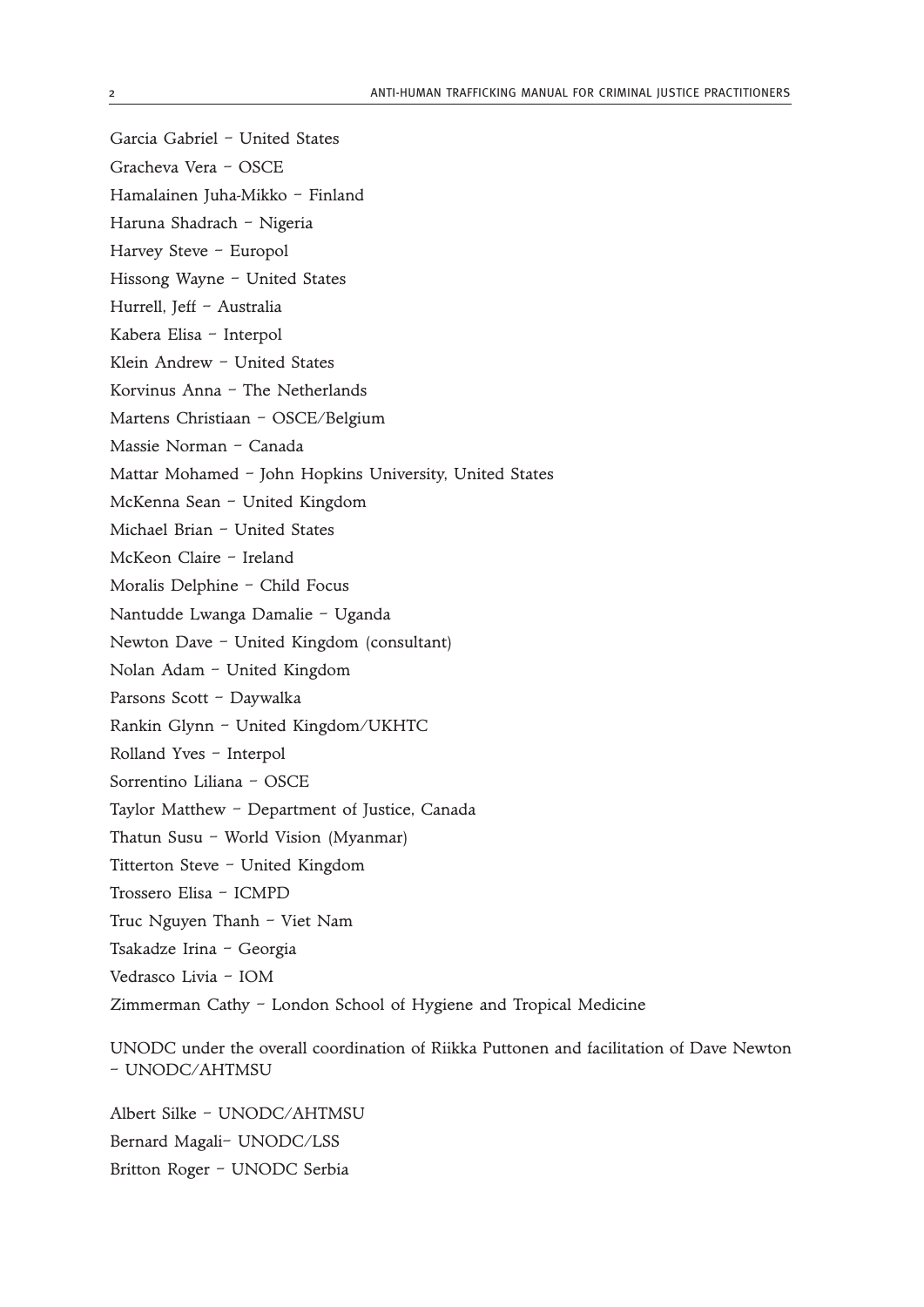Bonnieu Michel – UNODC/Thailand Chatzis Ilias – UNODC/LEOCAML Chryssikos Demostenes – UNODC/CECS Haruna Usman Shadrach – UNODC/AHTMSU Jesrani Tejal – UNODC/AHTMSU Lebaux Valerie – UNODC/OCS Mathiaud Marie – UNODC/OCS Murphy Josephine – UNODC/AHTMSU Nair PM – UNODC/India Newton Dave – UNODC/AHTMSU (consultant) O'Sullivan Patrick – UNODC/LEOCAML Phillippard Richard – UNODC/Lao People's Democratic Republic Puttonen Riikka – UNODC/AHTMSU Powell Rebecca – UNODC/AHTMSU Power Ric – UNODC/LEOCAML Ruiz-Restrepo Adriana – UNODC/Colombia Sharon Miri – UNODC/OCS Taylor Brian – UNODC/ATS Vester Troels – UNODC/Viet Nam Vlahovic Rajka – UNODC/OCS Wojtak Andrea – UNODC/LEOCAML Zudova Olga – UNODC/Uzbekistan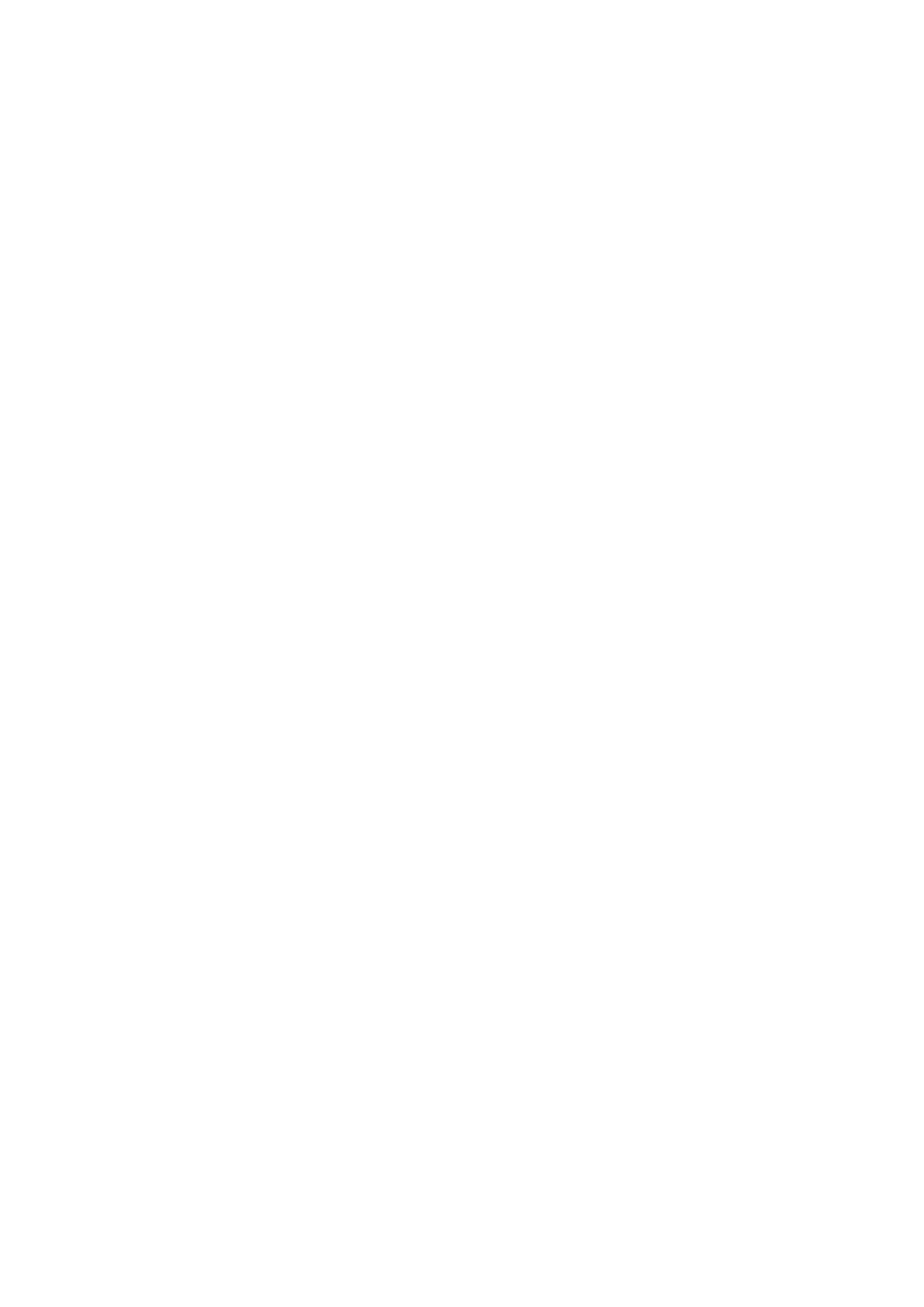# **Introduction**

The crime of trafficking in persons is clandestine and complex. Where the elements of the crime, as defined in the Protocol to Prevent, Suppress and Punish Trafficking in Persons, Especially Women and Children (Trafficking in Persons Protocol) are misunderstood, criminal justice responses may be inappropriate and ineffective. The crime thrives mostly underground and sometimes spans over several States' jurisdictions, making detection and enforcement difficult.

Beyond this, the multiple approaches to combating trafficking in persons are relatively new to criminal justice practice. Consequently, the criminal justice response to trafficking in persons can be slow, and place more emphasis on punishing its culprits than on protecting its victims. In some instances, this has led to mishandling of trafficking cases, with the victims of the crime being arrested and treated as criminals. Not only does this destroy the trust needed for effective collaboration in the investigation and prosecution of the offence, but it also revictimizes and stigmatizes victims in the process.

The Anti-Human Trafficking Manual for Criminal Justice Practitioners is offered in response to these various challenges. It aims to address capacity gaps of criminal justice practitioners working to prevent and combat trafficking in persons, protect and assist its victims, and effectively cooperate with others in doing so. The manual elaborates promising practices in every phase of criminal justice response to trafficking in persons, and stands as a practical guide and training tool for criminal justice practitioners.

The Anti-Human Trafficking Manual for Criminal Justice Practitioners is the product of broadbased expertise gathered in the course of a series of expert group meetings of judges, prosecutors and law enforcement officers who are practitioners in the field of human trafficking. Each of the modules in the Manual is designed to equip criminal justice practitioners to appropriately respond to the challenges of trafficking in persons. The promising practices offered in each module are intended to reveal the complexities of the subject matter, and enable practitioners to apply lessons learned by other practitioners to their own experiences in the field.

The modules address each phase of criminal justice response to trafficking in persons, from identification of victims through investigations and prosecutions of traffickers to the protection of victims. Each module is designed to stand alone in meeting the specific needs of the particular phase of criminal justice response it seeks to address. The manual should not be viewed as an academic treatise, but as a practical guide for criminal justice practitioners.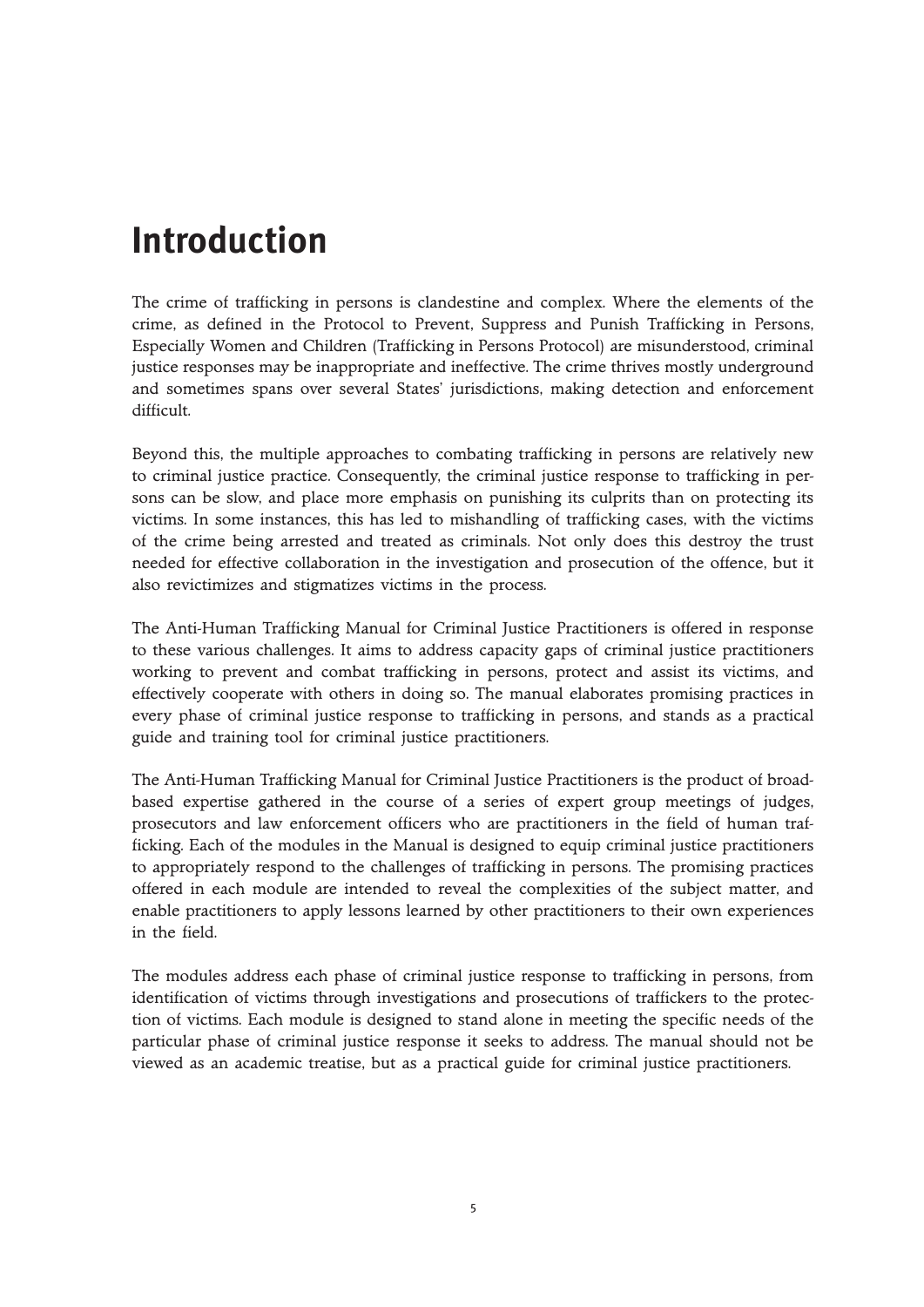## **Overview of modules**

## **Module 1: Definition of trafficking in persons and smuggling of migrants**

The first module serves as a key to some of the terms used throughout the Manual. It defines terms within the ambit of United Nations instruments, particularly the United Nations Convention against Transnational Organized Crime and its supplementary Trafficking in Persons Protocol. There is emphasis within this module on the definition of trafficking in persons as offered by the Trafficking in Persons Protocol, the smuggling of migrants, as defined by the Migrants Protocol, and the key differences between the two.

### **Module 2: Indicators of trafficking in persons**

This module outlines some of the basic tell-tale signs that may flag potential trafficking situations to first responders. Such signs are explained in this module as indicators that trafficking may have taken place (rather than proof that it has), which should trigger further inquiry. The module catalogues indicators for different types of trafficking situations to offer guidance for border police and other actors who may come into contact with victims of trafficking in persons.

### **Module 3: Psychological reaction of victims of trafficking in persons**

This module primarily considers the impact of sexual abuse and exploitation on victims of trafficking in persons. It explores how the trafficking in persons process affects the physical and mental health of a victim. The module also explains how the impaired health of a victim may be detrimental to the investigation and prosecution of the crime of trafficking in persons and discusses appropriate criminal justice strategies to enable victims to cooperate with the criminal justice process. Finally, the module offers guidance on minimizing the psychological impact that investigations may have on victims of trafficking in persons.

### **Module 4: Control methods in trafficking in persons**

This module explains the main forms of control used by traffickers, describes how a combination of control measures may be used throughout the trafficking process, and explores the options for responding to the main forms of control when investigating trafficking in persons cases.

### **Module 5: Risk assessment in trafficking in persons investigations**

This module outlines the need for continuous risk assessment and the key questions to be considered when conducting risk assessments in trafficking in persons investigations. It explains the concept of risk and the persons likely to be at risk in the context of trafficking in persons. The module also describes what the risks are, how to determine the level and severity of risk, and actions to be considered in response to an identified risk.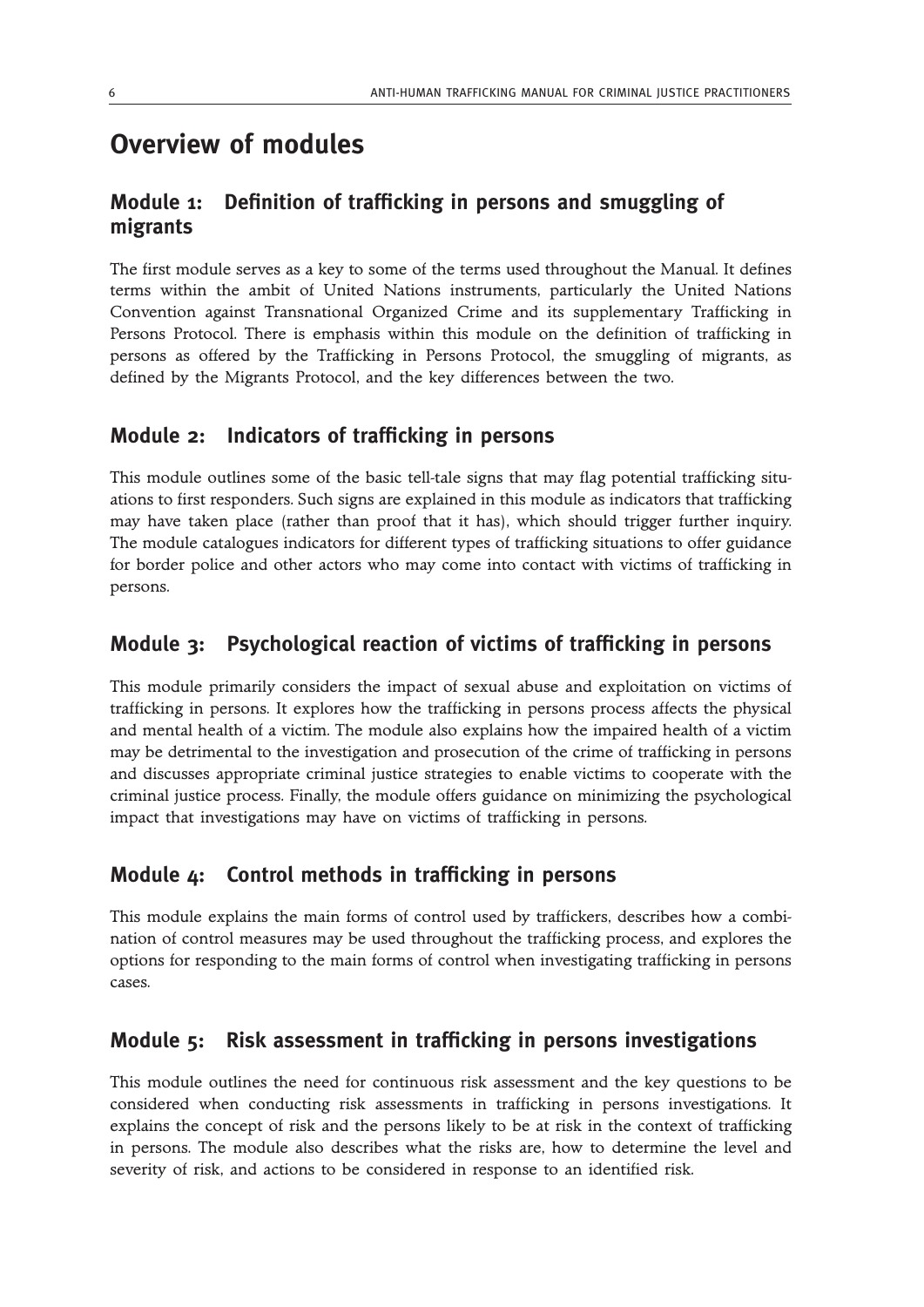### **Module 6: International cooperation in trafficking in persons cases**

Given many trafficking in persons cases take place transnationally, international cooperation is necessary for the effective investigation of trafficking in persons. This module explains why international cooperation is required in trafficking cases, recalls the different forms and principles of international cooperation, discusses types of international cooperation beyond traditional forms of extradition and mutual legal assistance as defined by the UNTOC, and discusses the impact of different legal systems on international cooperation amongst States. The module further offers insight into the process of making formal requests for mutual legal assistance, the contents of the request letter, and considerations when making requests. The module also explores possibilities of "officer-to-officer" contact in making requests of another jurisdiction and the cooperative actions required when repatriating victims of trafficking in persons.

## **Module 7: Crime scene and physical evidence examinations in trafficking in persons investigations**

This module explains the relevance of "crime scene" investigations in trafficking in persons offences. It describes the types of physical evidence most commonly encountered in trafficking in persons investigations and outlines basic actions required to preserve and document the crime scene and recover traces of physical evidence from it. The module also addresses key considerations and possible actions in trafficking in persons investigations when examining:

- Victims and suspects;
- Locations:
- Vehicles:
- Documents found at the scene, on victims or suspects and in vehicles;
- Information technology and communications equipment found at the scene, on victims or suspects and in vehicles.

## **Module 8: Interviewing victims of trafficking in persons who are potential witnesses**

This module identifies the overall objective of all law enforcement interviews with victims of trafficking in persons who are potential witnesses. It identifies five stages of the "PEACE" model for interviewing crime victims:

- Planning and preparing for the interview;
- Engaging with the victim witness and explaining the process and content;
- Obtaining the Account of the victim-witness,
- Closing an interview appropriately;
- Evaluating the content of the interview.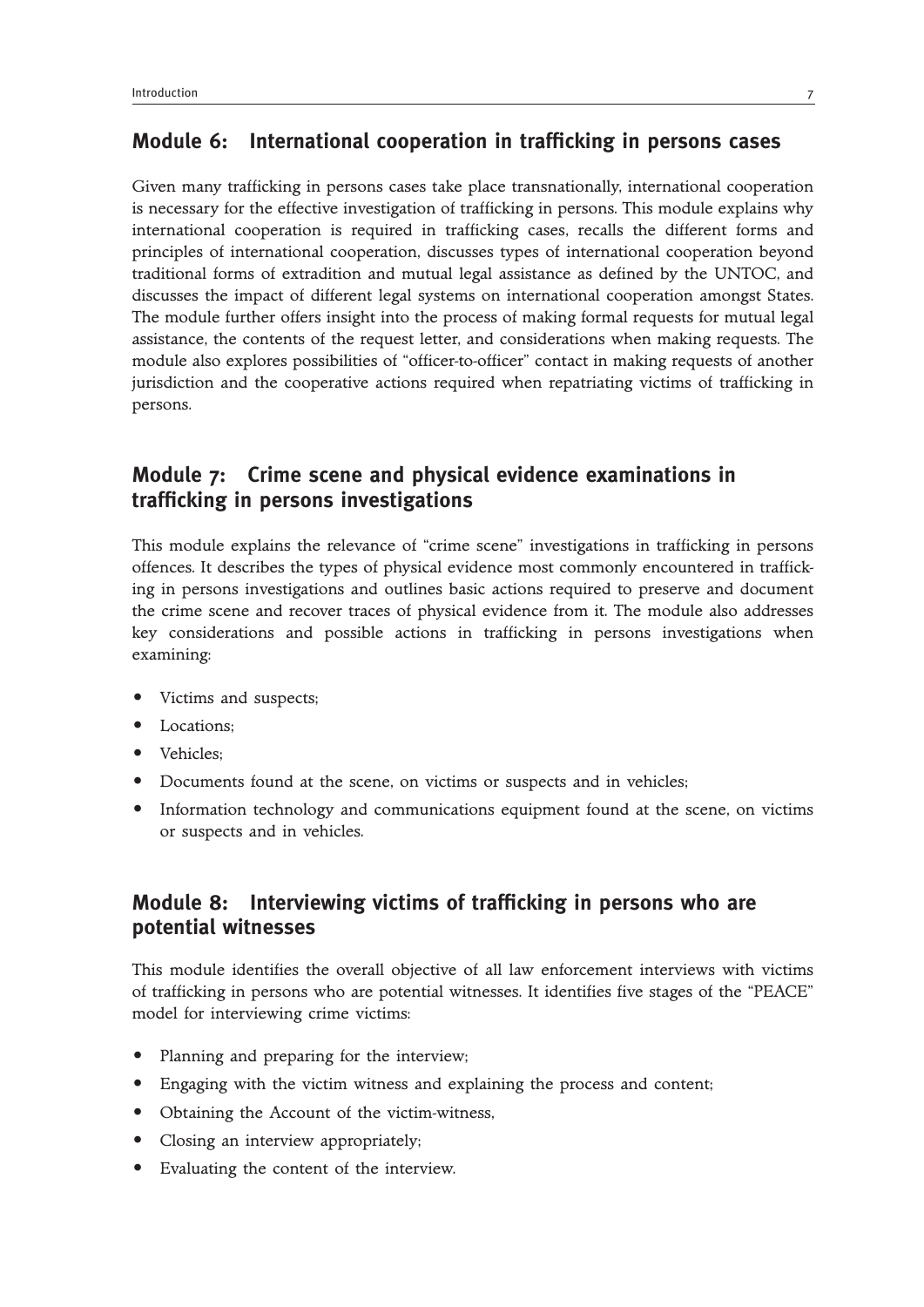The module catalogues the practical steps of planning such an interview and the elements required to engage with a trafficking in persons victim-witness in an evidential interview. The module also outlines special interview techniques and explains the differences between open, specific, closed and leading questions in the interview.

## **Module 9: Interviewing child victims of trafficking in persons**

This module identifies a child as a person below the age of 18 as provided in the Trafficking in Persons Protocol. It establishes that the underlining principle guiding interviews of children must be conducted with the best interest of the child in mind. The module recognizes that children who are suspected victims of trafficking in persons may be more vulnerable than a suspected adult victim, and adapts each of the five stages of the PEACE Model for interviewing victims accordingly.

## **Module 10: Interpreters in trafficking in persons investigations**

This module lists situations in which interpreters may be required in the course of investigations and explains why it is important to retain one throughout a trafficking in persons investigation. The module explains relevant considerations when planning interpreting services and actions required when preparing to conduct an interview. It also identifies the information that interpreters should and should not be privy to in the course of offering interpretation services.

## **Module 11: Victims' needs in criminal justice proceedings in trafficking in persons cases**

The victimizing impact of the trafficking process must be recognized and addressed at every phase of criminal justice response. The Trafficking in Persons Protocol provides for support of and assistance to victims. This module details the requisite support and assistance at every phase of the criminal justice process and outlines the benefits of supporting and assisting victims not only for victims, but also for criminal justice objectives. The module also demonstrates the challenges of respecting victims' rights irrespective of their level of collaboration with the criminal justice system.

## **Module 12: Protections and assistance to victims-witnesses in trafficking in persons cases**

This module defines and explains the concept of witness protection in general, the necessity for it and its limitations with respect to trafficking in persons cases. The module recognizes the vulnerability of victims-witness of trafficking in persons, and the risk that victimswitnesses are exposed to in the criminal justice process. The module elaborates the roles of various criminal justice practitioners at different phases of the criminal justice response and the measures to put in place to protect the victims-witnesses. The protection required for a victim-witness is recognized as potentially starting at the point of identification and continuing through investigation to prosecution and beyond.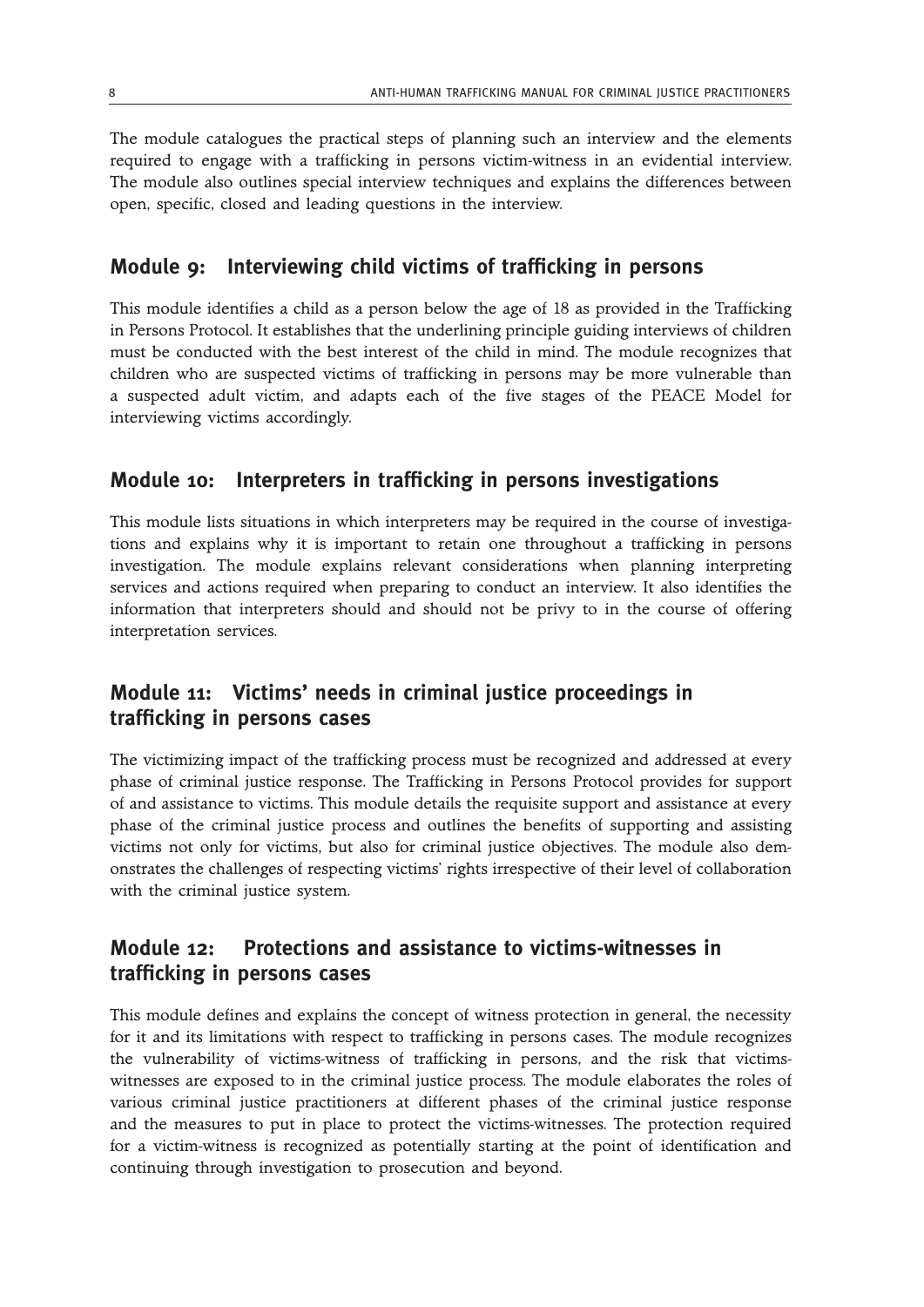## **Module 13: Compensation for victims of trafficking in persons**

This module describes the international legal framework for compensation in trafficking in persons to be the United Nations Convention against Transnational Organized Crime and its supplementary Trafficking in Persons Protocol as implemented within the domestic legislations of the States parties. The module also underlines jurisdictional differences in the administering, funding, claiming and paying of compensation. It further explores the likely basis for compensation claims by victims and the different courts that may adjudicate compensation claims.

## **Module 14: Considerations in sentencing in trafficking in persons cases**

This module explores theories of punishment, provides practical suggestions and explores the role of the judiciary in sentencing. It recalls the common aggravating as well as mitigating factors to be considered in sentencing traffickers and addresses ways in which information may be used to inform sentencing decisions in trafficking in persons cases.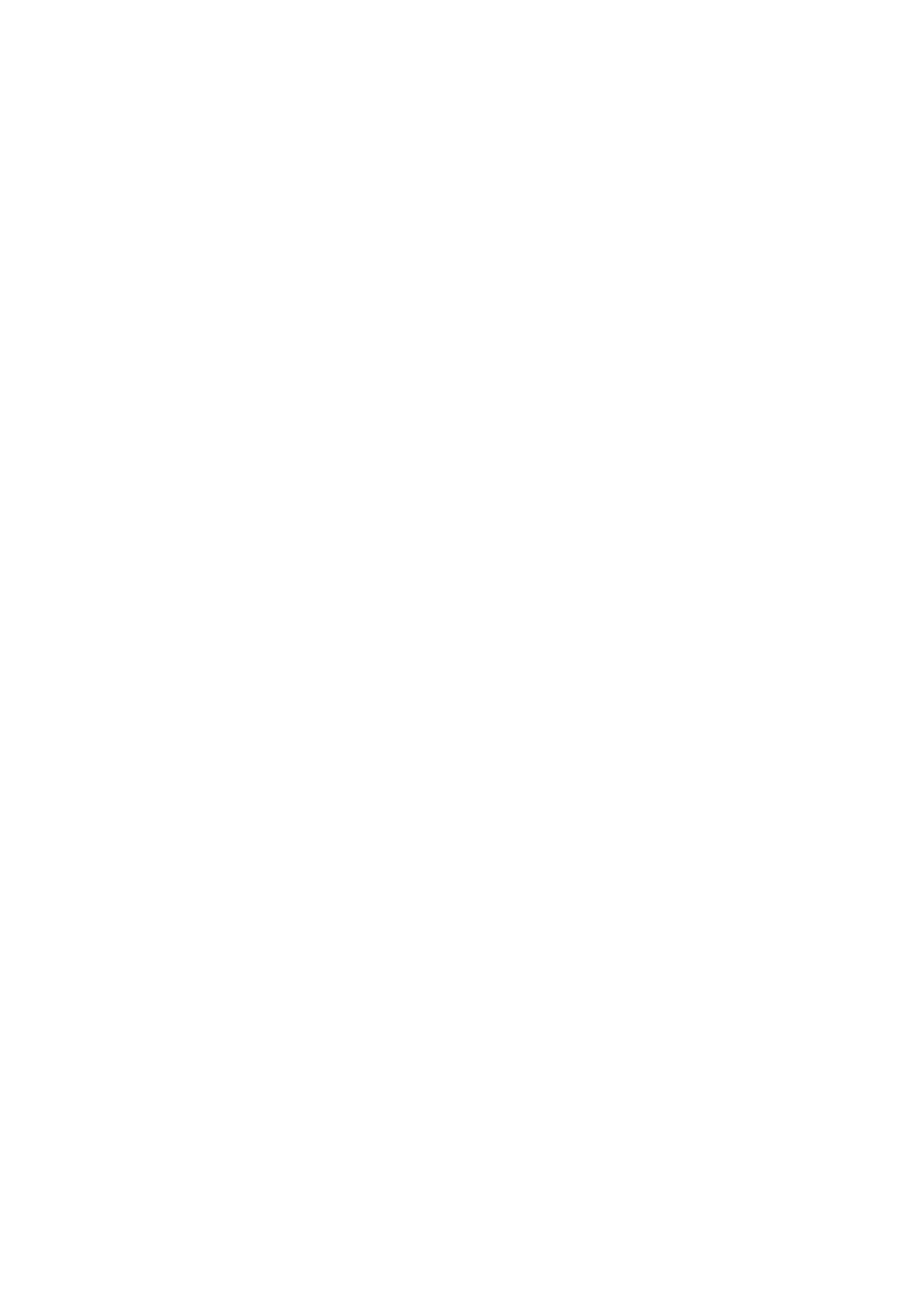# **Bibliography**

**ABA Ceeli (2005):** Introduction to the Human Trafficking Assessment Tool.

**American Psychiatric Association (1994):** *Diagnostic and Statistical Manual of Mental Disorders*, 4th ed., Washington D.C.

**Anderson, B.**, 2005, Doing the Dirty Work, Assoziation A.

**Apap, Joanna/Cullen,Peter/Medved, Felicita (2002):** Counteracting Human Trafficking: Protecting the Victims of Trafficking.

**Bales, Kevin (2000):** I Nuovi Schiavi: la Merce Umana nell'Economía Globale, Milano.

**Basoglu, M. and S. Mineka,** The role of uncontrollable and unpredictable stress in posttraumatic stress responses in torture survivors, in torture and its consequences: Current treatment approaches, M. Basoglu, Editor. 1992.

**Bonacich, E. (1973):** A theory of middleman minorities, *American Sociological Review*, vol. XXXVII.

**Braun, BG (1989):** Psychotherapy of the survivor of incest with a dissociative disorder, *The Psychiatric Clinics of North America*, vol. 12, No. 2.

**Brewin and others (2000):** Meta-analysis of risk factors for post-traumatic stress disorder in trauma exposed adults, *Journal of Consulting and Clinical Psychology*, vol. 68, No.5.

**Brunovskis, Anette/Tyldum, Guri (2004):** Crossing Borders: an Empirical Study of Transnational Prostitution and Trafficking in Human Beings, Oslo.

**Butterweck-Uhl (1999):** Der Handel mit Frauen in Mittel- und Osteuropa, in: European Strategies to Prevent and Combat Trafficking in Women. Proceedings of the International Conference Commemorating the International Day of Action against Violence against Women, 25-26 November 1998, Berlin.

**Commission on Crime Prevention and Criminal Justice (2005):** Guidelines on Justice Matters involving Child Victims and Witnesses of Crime, Vienna.

**Comité contre l'esclavage moderne, CCEM(2002):** Perspectives on trafficking in human beings.

**Coomaraswamy, Radhika (2000):** Integration of the human rights of women and the gender perspective. Violence against women, E/CN.4/2000/68, 29 February 2000.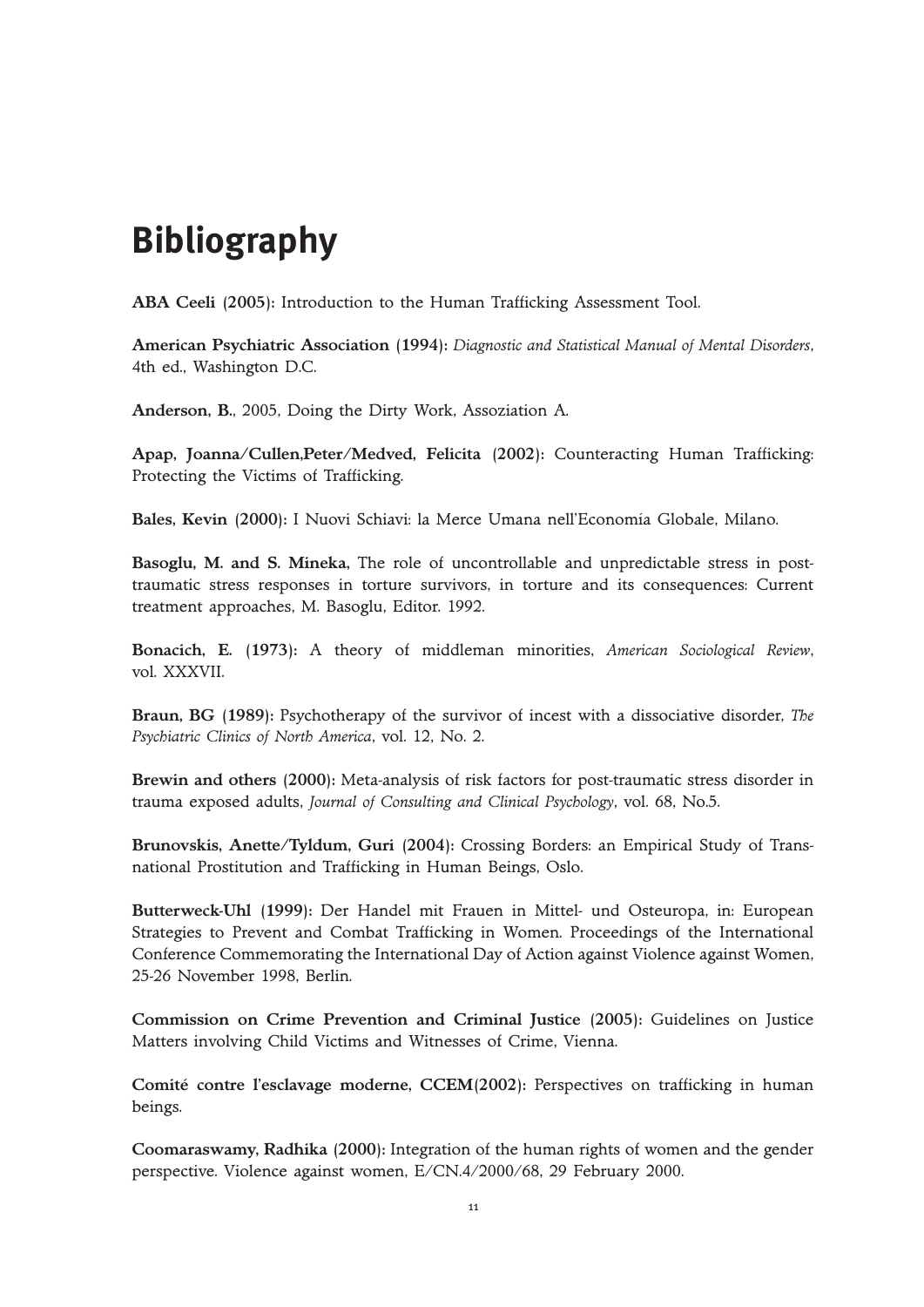**Covre, P./Corso, P.:** A profile of the target in: Brussa, L. (Ed.): Health Migration Sex Work.

**Dearing, Albin/Förg, Elisabeth (ed.) (1999):** Police Combating Violence against Women, Vienna.

**European Commission (2005):** Green paper on an EU approach to managing economic migration, Brussels.

**European Commission, Group on Trafficking in Human Beings (2004):** Report of the Experts Group on Trafficking in Human Beings, Brussels.

**Fischer, Gottfried/Riedesser, Peter (1998):** *Lehrbuch der Psychotraumatologie*, 1st. ed., Munich.

**Fischer, G./Becker-Fischer, M./Düchting, C. (1998):** Neue Wege in der Opfer-hilfe. Ergebnisse und Verfahrensvorschläge aus dem Kölner Opferhilfe Modell, Köln.

**Flatten/Gast/Hofmann/Liebermann/Reddemann/Siol/Wöller (2004):** Posttraumatische Belastungsstörung-Leitlinie und Quellentext, eds. Rudolf and Eich, 2nd ed., Stuttgart.

**Frances/First/Pincus (1995):** *DSM-IV Guidebook*, 4th ed., Washington. **Global Alliance Against Traffic in Women/Foundation Against Trafficking in Women/ International.**

**Human Rights Law Group (cit. GAATW et al. 1999):** Human Rights Standards for the Treatment of Trafficked Persons, http://www.thai.net/gaatw (11.01.2003).

**Green, B.L. , Goodman, L. A, Krupnick, J.L., Corcoran, C.B., Petty, R.M. , Stockton, P., and Stern, N.M.,** Outcomes of single versus multiple trauma exposure in a screening sample. *Journal of Traumatic Stress*, 2000. 13(2): p. 271-286

**Grossi, Veronique (1999):** Measures to Prevent and Combat Trafficking in Women in Belgium, in: European Strategies to Prevent and Combat Trafficking in Women. Proceedings of the International Conference Commemorating the International Day of Action against Violence against Women, 25-26 November 1998 in Berlin.

**Hecter, M. (1978):** Group formation and cultural division of labor, *American Journal of Sociology*, vol. 84, No. 2. Human Rights Watch, "The Voices of Child Soldiers".

**Hughes, M./Roche, Claire (1999):** Making the Harm Visible: Global Sexual Exploitation of Women and Girls.

Speaking Out and Providing Services, Rhode Island.

**ICMPD (2007):** Listening to Victims. Experiences of identification, return and assistance in South-Eastern Europe.

**ICMPD (2006):** Programme to Support the Development of Transnational Referral Mechanisms (TRM) for Trafficked Persons in South-Eastern Europe.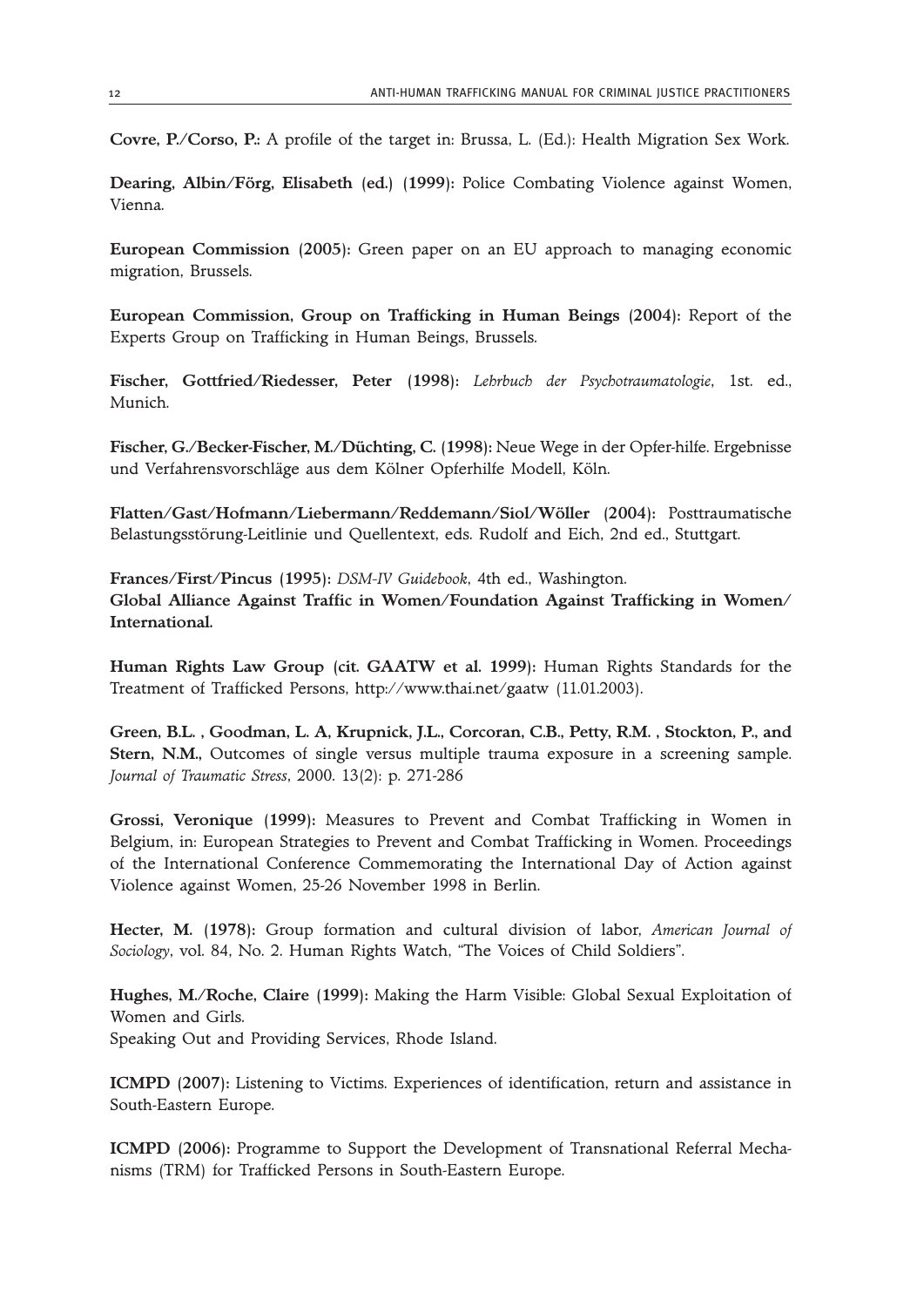**ICMPD (2006):** Anti-Trafficking Training Material for Judges and Prosecutors. Training Material for Judges and Prosecutors in EU Member States and Accession and Candidate Countries.

**ICMPD (2006):** Anti-Trafficking Training for Frontline Law Enforcement Officers. Training Guide for Police, Border Guards and Customs Officials in EU Member States, Accession and Candidate Countries.

**ICMPD (2005):** Regional Best Practice Guidelines for the Development and Implementation of a Comprehensive National Anti-trafficking Response, Vienna.

**ILO (2005):** Human Trafficking and Forced Labour Exploitation – Guidance for Legislation and Law Enforcement.

**ILO (2004):** Trafficking for Forced Labour: How to Monitor the Recruitment of Migrant Workers-Training Manual.

**ILO (2002):** Forced Labour, Child Labour, and Human Trafficking in Europe: An ILO Perspective, Technical paper, Brussels.

**ILO (2000):** Employer sanctions: French, German and US experiences.

**INTERPOL (2007):** Trafficking in Human Beings: Best Practice Guidance Manual for Investigators.

**IOM (2007):** Handbook for Direct Assistance to Victims of Trafficking.

**IOM (2006):** Training for Specialist Investigators to combat Trafficking in Persons for the Western Balkan Region.

**IOM (2000):** Migrant Trafficking and Human Smuggling in Europe: A review of the evidence with case studies from Hungary, Poland and Ukraine, Geneva.

**Jordan, Ann D. (2002):** The Annotated Guide to the complete UN Trafficking Protocol, Washington.

**Kartusch, Angelika (2003):** Internationale und europäische Maßnahmen gegen den Frauenund Menschenhandel, Dezember 2003, gender politik online, http://www.fu-berlin.de/gpo/pdf/kartusch/angelika\_kartusch.pdf

**Kartusch, Angelika (2001):** Reference Guide for Anti-Trafficking Legislative Review with Particular Emphasis on South Eastern Europe, Warsaw.

**Kartusch, Angelika (2001a):** Das Geschäft mit der Ware Frau – Maßnahmen gegen den Frauenhandel und zum Schutz der Opfer, in: Elisabeth Gabriel (Ed.): Frauenrechte, Wien.

**Koelges, Barbara/Thoma, Birgit/Welter-Kaschub, Gabriele (2002):** Probleme der Strafverfolgung und des Zeuginnenschutzes in Menschenhandelsprozessen – eine Analyse von Gerichtsakten, Boppard.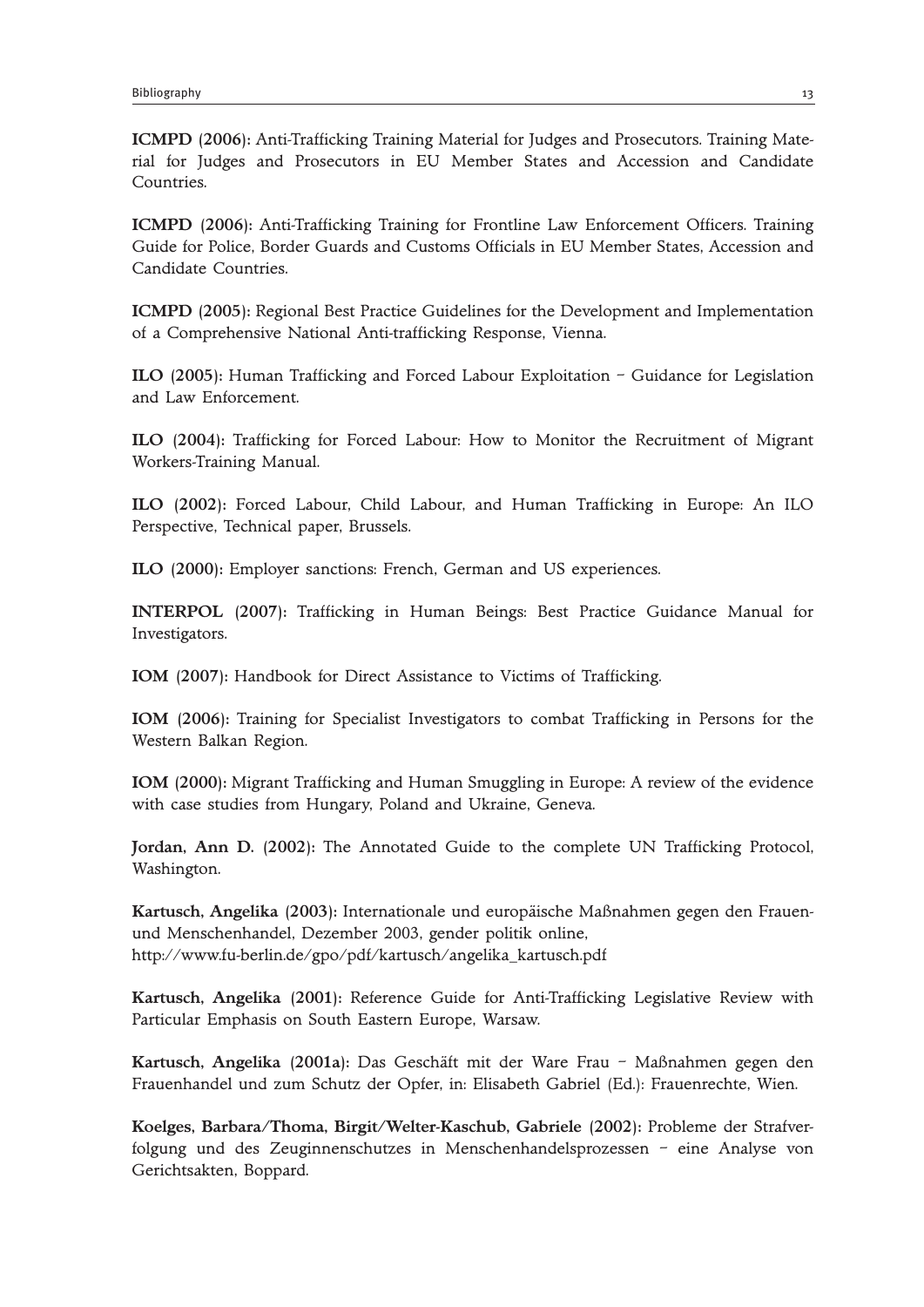**La Strada International 2008,** Violation of Women's Rights A cause and consequence of trafficking women.

**Loncle, Francois (2001):** La tratta delle donne dell'est in Europa occidentale, Le Monde diplomatique-Il Manifesto, No. 11, vol. VIII.

**London School of Hygiene and Tropical Medicine (2003):** The Health Risks and Consequences of Trafficking in Women and Adolescents: Findings from a European Study.

**Niesner, Elvira/Johns-Pauly, Christina (2001):** Trafficking in Women in Europe. Prosecution and Victim Protection in a European Context, Bielefeld.

**Nowak, Manfred (2000):** Polizei und Menschenrechte – Schutz und Bedrohung, in: Fehérváry, János/Stangl, Wolfgang (Ed.): Menschenrecht und Staatsgewalt, Wien.

**On the Road (2002):** Art. 18: protection of victims of trafficking and fight against crime. Italy and the European scenarios. Research report, Martinsicuro, On the Road Edizioni 2002.

**OSCE (2007):** Compensation for Trafficked Persons in the OSCE Region, OSCE-ODIHR.

**OSCE (2004):** National Referral Mechanisms: Joining Efforts to protect the Rights of Trafficked Persons: A Practical Handbook, Warsaw.

**Ozer and others (2003):** Predictors of posttraumatic stress disorder and symptoms in adults: a meta-analysis, *Psychological Bulletin*, vol. 129, No. 1.

**Palazzo, Sabato:** La tratta delle donne immigrate per sfruttamento sessuale di provenienza nigeriana, dai paesi dell'est europeo e dall'Albania, in: Istituto Italiano per gli Studi Filosofici, Il Traffico di Esseri Umani e il Ruolo della Criminalità Organizzata.

**Pearson, Elaine (2004):** Coercion in the Kidney Trade ?: Background Study on Trafficking in Human Organs Worldwide, Sector Project against Trafficking in Women, GTZ.

**Pearson, E. (2002),** "Human Traffic, Human Rights: Redefining victim protection", Anti Slavery International.

**Rall, Heidemarie (1999):** Police Experience and Problems in Combating Trafficking in Women, in: European Strategies to Prevent and Combat Trafficking in Women. Proceedings of the International Conference Commemorating the International Day of Action against Violence against Women, 25-26 November 1998 in Berlin.

**Royal Canadian Mounted Police (2005):** Human Trafficking: Reference Guide for Canadian Law Enforcement, UCFV Criminal Justice, Royal Canadian Mounted Police, United Nations Office on Drugs and Crime, and International Centre for Criminal Law Reform and Criminal Justice Policy.

**Saporta, J. and B.A. van der Kolk,** Psychobiological consequences of trauma, in *Torture and its consequences: Current treatment approaches*, M. Basoglu, Editor, 1992, Cambridge University Press, Cambridge.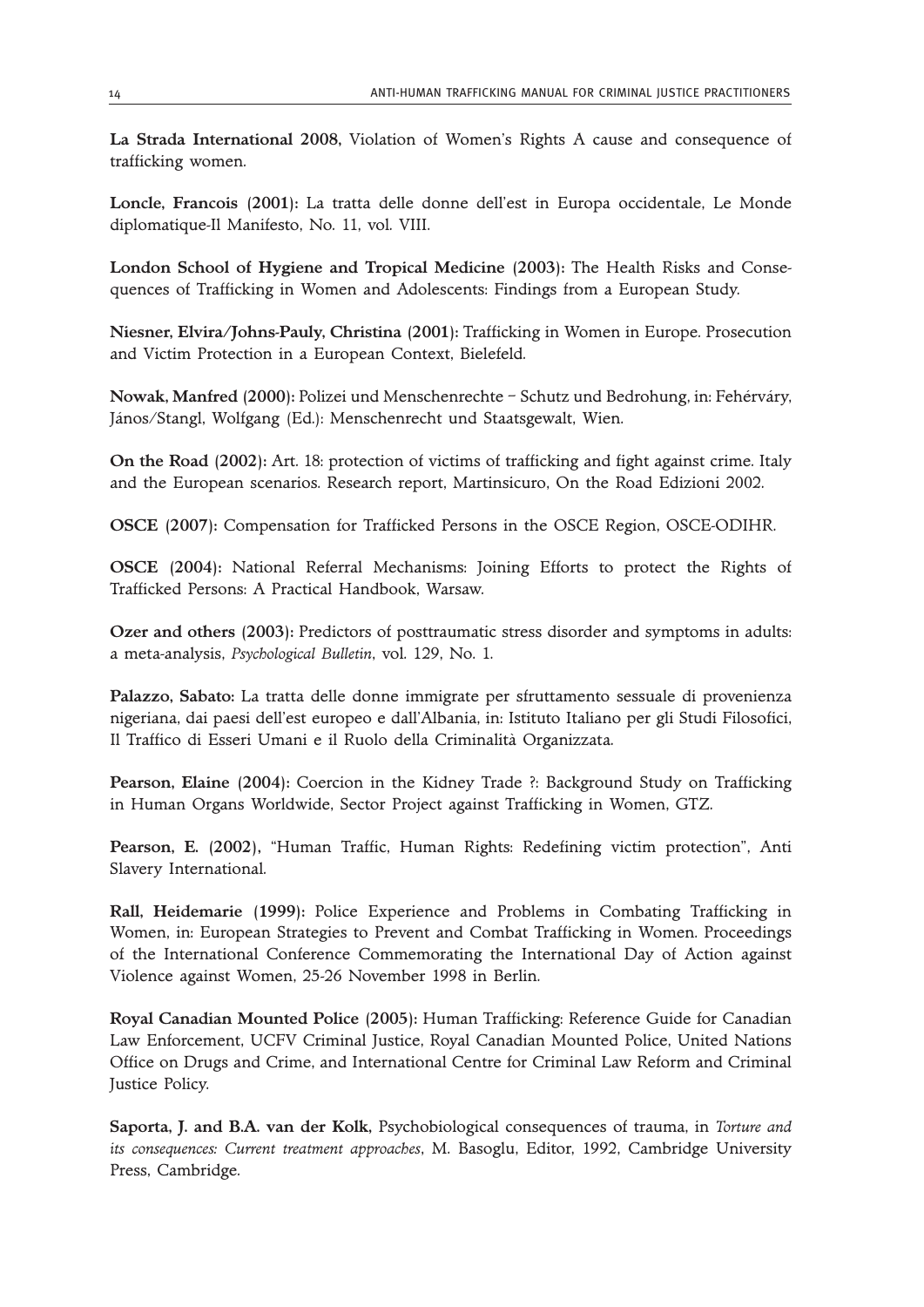**Sassen, S. (1997):** Le Città nell'Economía Globale, Il Mulino.

**Save the Children:** Child Trafficking in Albania.

**Savona Ernesto U and Stefanizzi Sonia (2007):** Measuring human Trafficking – Complexities and Pitfalls.

**SIREN event report:** Raids, Rescues, Resolution, Removal of Victims from Sex and Labour Exploitation. Strategic Information Response Network, United Nations Inter-Agency Project on Human Trafficking (UNIAP): Phase III, Bangkok, Thailand, Sept. 2008

**UN-Handbook on Justice for Victims On the Use and Application of the Declaration of Basic Principles of Justice for Victims of Crime and Abuse of Power, New York 1999 (quoted: UN-Handbook).**

**UN (1999):** Offenders and victims: accountability and fairness in the criminal justice process. Working paper prepared by the Secretariat, A/CONF.187/8.

**UN, Recommended Principles and Guidelines on Human Rights and Human Trafficking. Report of the United Nations High Commissioner for Human Rights to the Economic and Social Council, E/2002/68/Add.1** (cited: UN-Principles and Guidelines).

**UN, Report of the Ad Hoc Committee on the Elaboration of a Convention against Transnational Organized Crime** on the work of its first to eleventh session. Addendum: Interpretative notes for the official records (travaux préparatoires) of the negotiation of the United Nations Convention against Transnational Organized Crime and the Protocols thereto (cited: Report of the Ad Hoc Committee), A/55/383/Add.1.

**UN, Report of the Special Rapporteur on Violence Against Women,** submitted to the Commission on Human Rights at its fifty-sixth session, E/CN.4/2000/68.

**UNHCR (2004):** Guidelines on International Protection: The application of Article 1A(2) of the 1951 Convention and/or 1967 Protocol relating to the Status of Refugees to victims of trafficking and persons at risk of being trafficked, HCR/GIP/06/07.

**UNHCR (2008):** UNHCR Handbook for the Protection of Women and Girls.

**UNICEF et al. (2002):** Trafficking in Human Beings in South-eastern Europe. Current Situation and Responses to Trafficking in Human Beings.

**UNICEF,** Trafficking in Human Beings in South Eastern Europe, 2003 Update on Situation and Reponses to Trafficking in Human Beings in Albania, Bosnia Herzegovina, Bulgaria, Croatia, the Former Yugoslav Republic of Macedonia, Moldova, Serbia and Montenegro, including the UN Administered Province of Kosovo an Romania, Published by UNDP, November 2003.

**UNODC (2008):** Toolkit to combat trafficking in persons.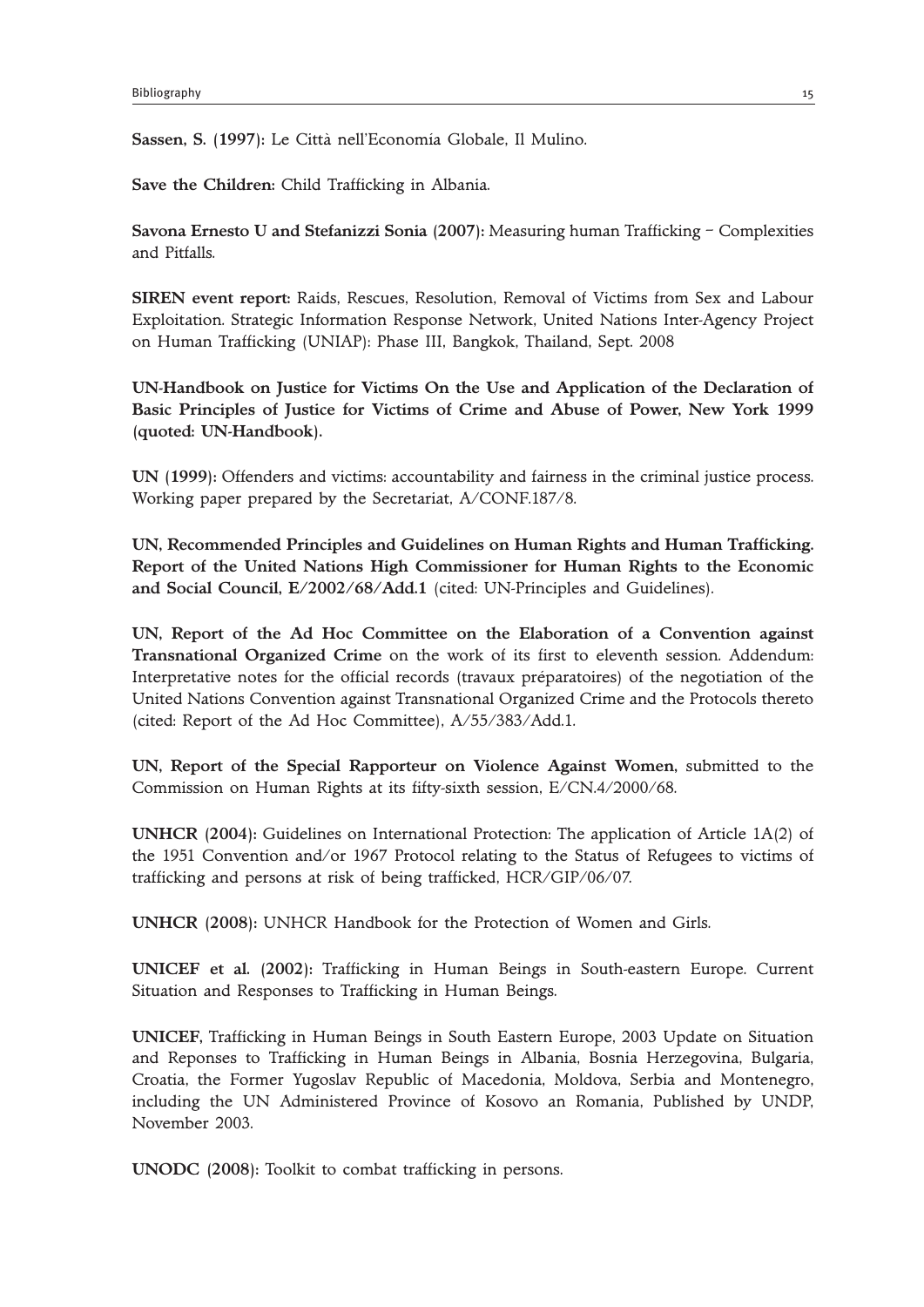**UNODC (2008):** Good Practices in the Protection of Witnesses in Criminal Proceedings Involving Organized Crime.

**UNODC India (2008):** Compendium on Best Practices on anti-human trafficking by Non –Governmental Organizations.

**UNODC India (2008)** Standard Operating Procedures on Investigation of Crimes of Trafficking for Forced Labour.

**UNODC (2008)** Human Trafficking in Lebanon- Measures to Prevent and combat trafficking in human beings: Lebanon country assessment).

**UNODC India (2008)** Manual for training Police on anti-human trafficking.

**UNODC India (2008)** Training Manual for Prosecutors on confronting human trafficking.

**UNODC (2006)** Measures to combat trafficking in human beings in Benin, Nigeria and Togo.

**UNODC India (2007)** Protocol on inter state rescue and post rescue activities-relating to persons trafficked for commercial sexual exploitation

**UNODC India (2007)** Standard Operating Procedures on Investigating Crimes of Trafficking for Commercial Sexual Exploitation).

**UNODC (2007):** An Assessment of Referral Practices to Assist and Protect the Rights of Trafficked Persons in Moldova.

**UNODC (2007):** A 2005 Situational assessment of human trafficking in SADC countries. A survey of South Africa, Zimbabwe and Mozambique.

**UNODC India (2007):** Compendium on Best Practices on Anti- Human Trafficking by Law Enforcement Agencies.

**UNODC (2006):** Trafficking in Persons: Global Patterns.

**UNODC (2006):** Training Manual: Assistance for the implementation of the ECOWAS Plan of Action against trafficking in persons.

**UNODC (2006):** Counter-kidnapping manual.

**UNODC (2006):** Travaux Preparatoires of the negotiations for the elaboration of the United Nations Convention against Transnational Organized Crime and the Protocols thereto.

**UNODC (2004):** Legislative guides for the implementation of the United Nations Convention against Transnational Organized Crime and the Protocols thereto. (New York).

**UNODC (1999):** Handbook on Justice for Victims, New York.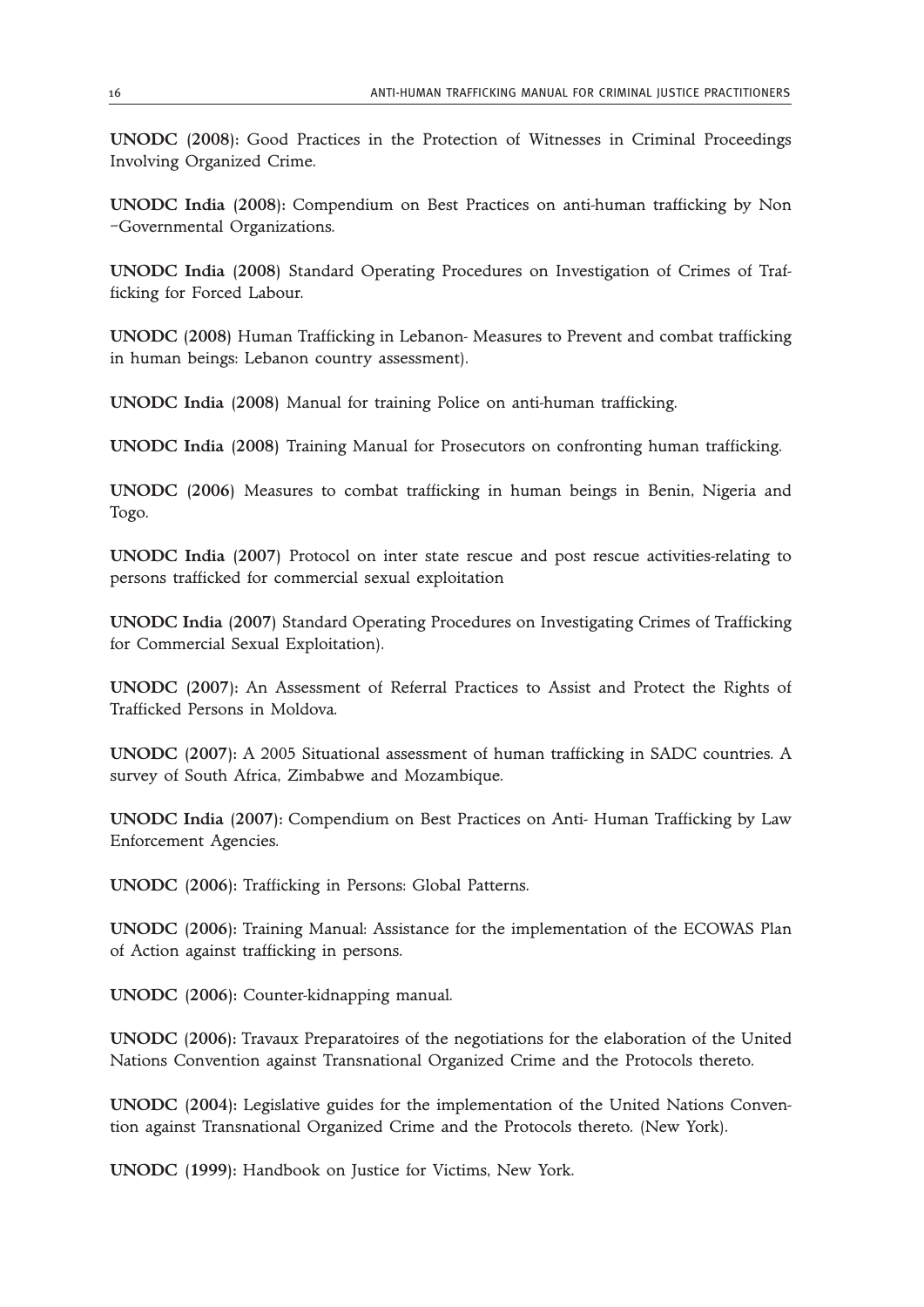**U.S. Department of State (1996):** Forced Labor: the Prostitution of Children, Washington D.C.

**U.S. Government (2004):** Assessment of U.S. Government Activities to Combat Trafficking in Persons.

**van der Ent, D.W./Evers, Th.D./Komduur, K. (1998):** Violence Against Women. The Police's Responsibility,Den Haag.

**van der Kolk, Bessel A. (2001):** The assessment and treatment of complex PTSD in: Traumatic Stress: Rachel Yehuda, ed.

**van der Kolk, Bessel A./Mc Farlane/Weisaeth (1996):** Traumatic Stress, New York/London

**van der Kolk, Bessel A./van der Hart, Onno/Marmar, Charles R. (2000):** Dissoziation und Informationsverarbeitung beim posttraumatischen Belastungssyndrom, in: Bessel A. van der Kolk et al., Traumatic Stress: Grundlagen und Behandlungsansätze, Paderborn.

**van Dijk, Jan J.M. (2002):** Empowering Victims of Organized Crime; on the Compliance of the Palermo Convention with the UN Declaration on Basic Principles of Justice for Victims, ERA-Forum I/2002.

**WHO (2003):** Ethical and Safety Recommendations for Interviewing Trafficked Women, Geneva.

**Zimmerman, C, M. Hossain, K. Yun, B. Roche, L. Morrison, and C. Watts, 2006,** Stolen Smiles. The physical and psychological health consequences of trafficking in women, London School of Hygiene and Tropical Medicine: London.

**Zimmerman C, Hossain M, Pearson, E., 2002.** Human traffic, human rights: Redefining victim protection. London: Anti-slavery International.

**Zimmerman, C., M. Hossain, et al. (2008).** "The health of trafficked women: A survey of women entering post trafficking services in Europe." *American Journal of Public Health* 98: 55-59.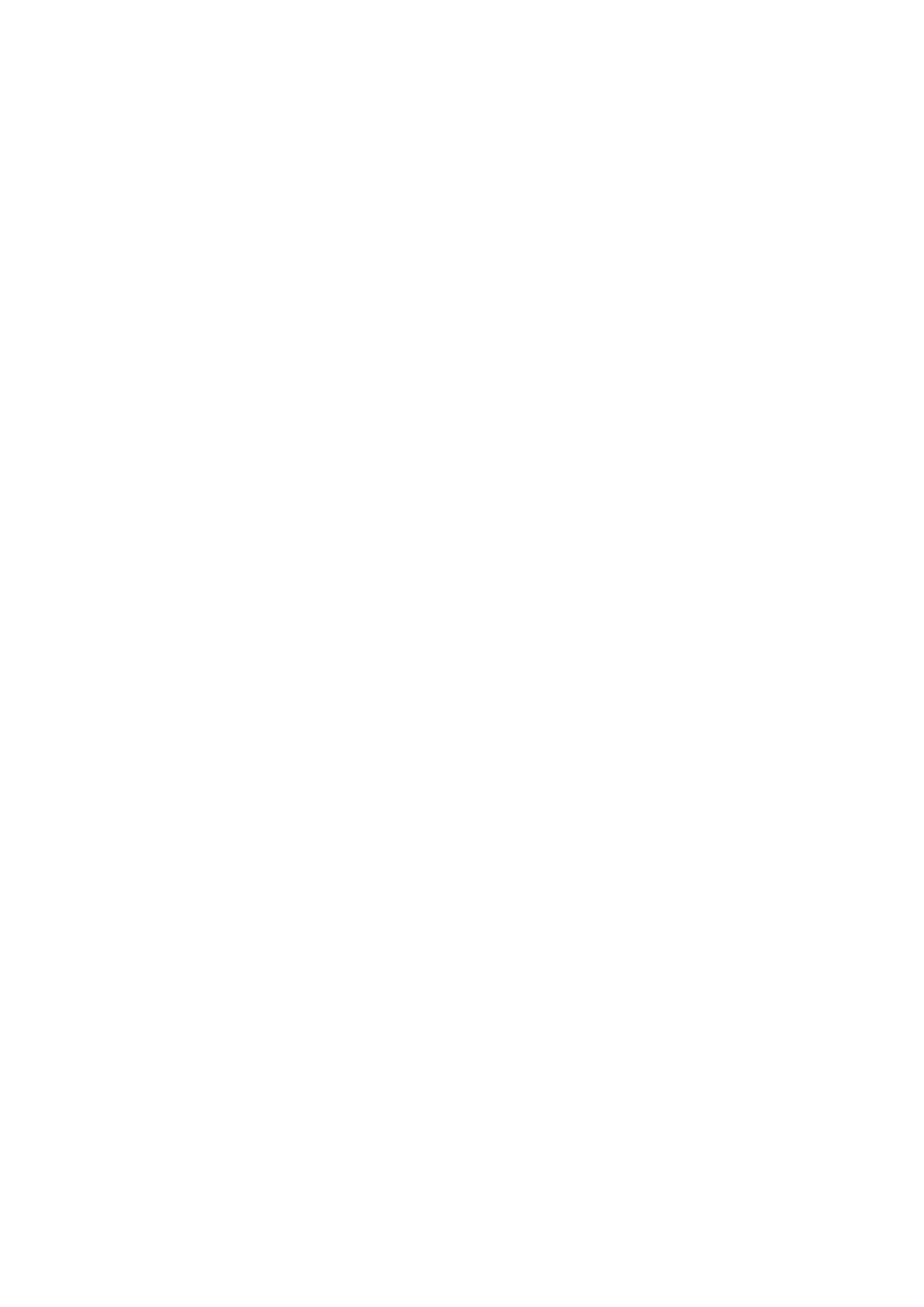## **Glossary\***

#### **Active listening**

Active listening means letting the person to whom you are speaking know that you have heard what she/he has said. This can be done by reflecting back to them what they have just communicated. For example, if they said, "I didn't like it when he did that" you might say, "You didn't like it." It is important not to subconsciously or consciously indicate approval or disapproval of the information just given.

#### *Actus reus*

In criminal law terms the *actus reus*—the material or physical element(s)—and the *mens rea*—the mental element—are required for an accused to be found liable for a criminal offence in criminal systems around the world.

*Actus reus* refers to the physical component of a crime, the act of committing the crime.

#### *Aut dedere aut judicare*

*Aut dedere aut judicare* refers to a general principle in international law whereby States are obliged to prosecute or extradite perpetrators of universally condemnable crimes.

#### **Change perspective**

A technique used in interviewing, "changing perspective" means asking a person to imagine they are viewing a scene from a different position.

#### **Changing the order of recall**

Another interviewing technique. An example of changing the order of recall would be to ask a person to give an account from most distant to most recent event and then changing it from most recent to most distant.

#### **Cognitive interviewing**

Cognitive interviewing is based on good communication skills, as well as a number of procedures specifically designed to assist witnesses in accessing their memories: "mental context reinstatement (MCR)", "changing the order of recall" and "changing perspective".

This glossary does not attempt to act as a legal dictionary and, while every endeavour has been made to ensure that the explanation for terms in this glossary are accurate, the definition of some legal terms may differ from jurisdiction to jurisdiction.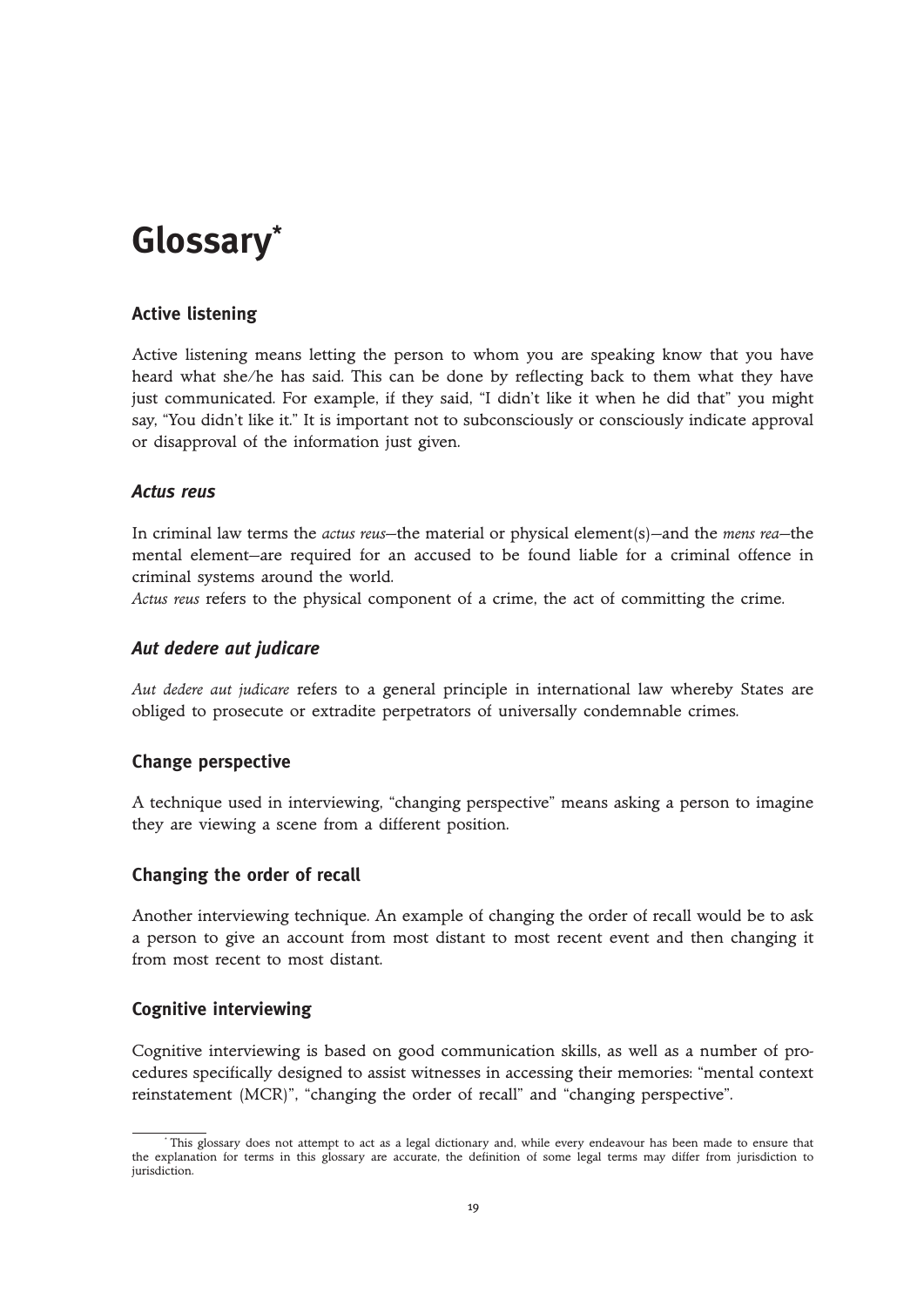#### **Communications monitoring**

Communications monitoring means using various techniques to identify telephone numbers, email addresses etc used by traffickers in their communications.

#### **Crime scene**

A crime scene can be any physical scene, anywhere that may provide potential evidence to an investigator. It may include a person's body, any type of building, vehicles, open-air locations or objects found at a location. Crime scene examination refers to an examination where forensic or scientific techniques are used to preserve and gather physical evidence of a crime.

#### **CROP (Covert Rural Surveillance)**

Covert Rural Surveillance is a variation on static surveillance but is carried out by staff in the open air. Although the term uses the word "rural" it can take place in any open air location. Some forms and stages of trafficking, due to their location, will not be suited to CROP surveillance.

#### **Culpability**

Culpability refers to the degree to which an offender is to blame or is responsible for an offence. Culpability denotes that an offender has the intention to cause harm, the offender is reckless as to whether harm is caused and he/she has knowledge of the specific risks entailed by his/her actions.

#### **Delict**

Delict is a civil law concept in which a willful wrong or an act of negligence gives rise to a legal obligation between parties even though there has been no contract between the parties.

#### **Disruptive investigations**

Disruptive investigations may be used if, though it may not be possible to secure the evidence required to prosecute those involved in trafficking, opportunities may exist to disrupt the activities of individual traffickers or trafficking networks. Examples of tactics that can be used include prosecution for other offences, seizure of assets, confiscation of profits, or the creation of a hostile environment resulting in displacement of the traffickers.

#### **Double jeopardy**

Double jeopardy or *ne bis in idem* refers to the principle that a person should not be prosecuted more than once for the same criminal conduct. This applies even where a person has been acquitted of a charge relating to that conduct in another jurisdiction.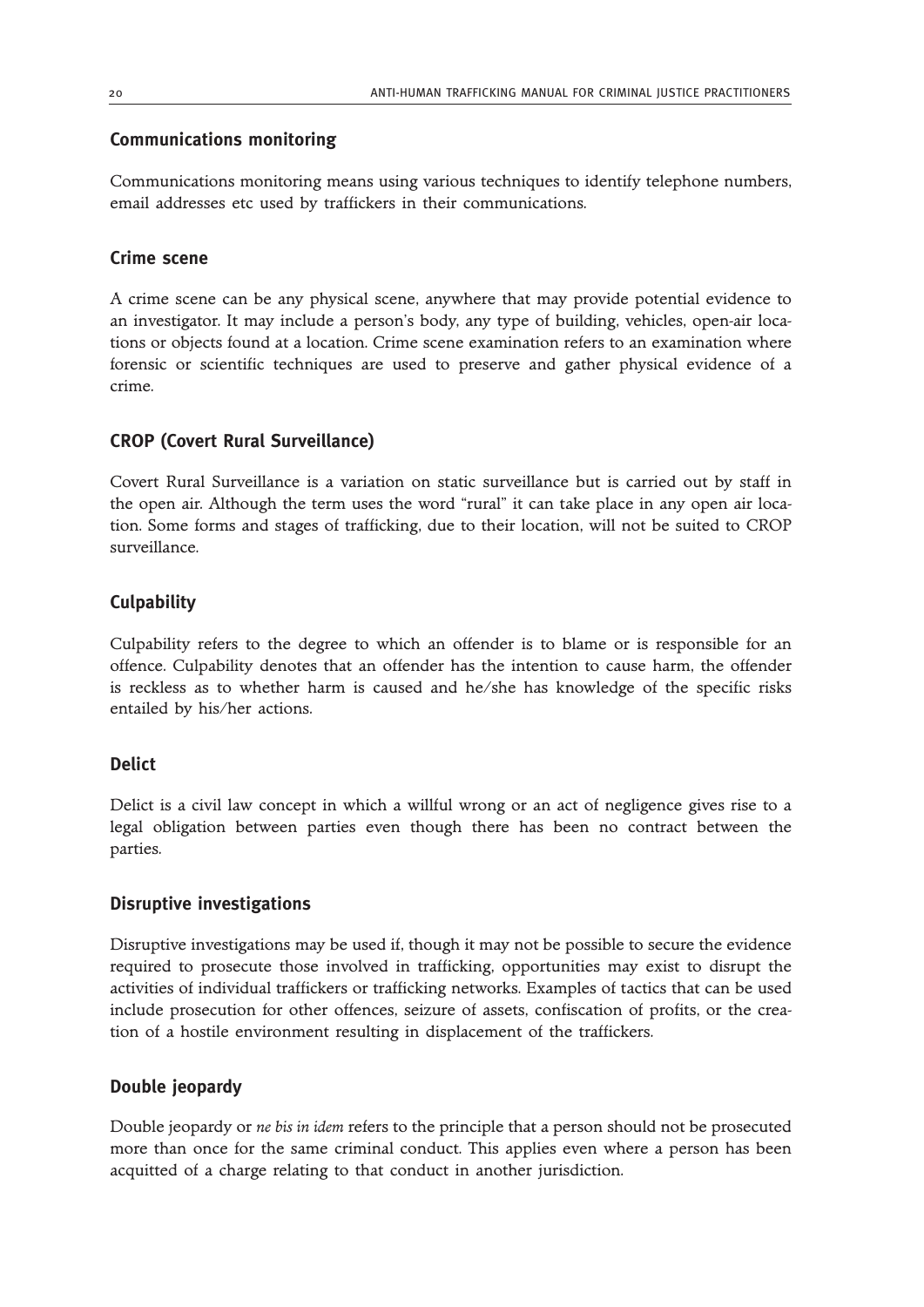#### **Electronic tracking/tagging**

This technique is most commonly used to track the movement of vehicles and involves attaching a tracking device to the vehicle. It offers the advantages that it may be more cost effective and carry less risk to staff than mobile surveillance and may be used in very dangerous or surveillance-conscious situations.

Its main disadvantages are the limited information it can provide (it only reveals where a vehicle is, not what is happening in or around it), and its cost.

#### **Foot surveillance**

Foot surveillance involves following people on foot noting what they do, where they go and whom they speak to, how they communicate and what spending patterns they have. It generally requires specific information or intelligence to be effective. It is not likely to be the first technique deployed, but rather is usually used in conjunction with other techniques.

#### **Harm**

Harm to victims can take various forms. It includes physical injury, sexual violation, financial loss, damage to health, or psychological distress. Levels of harm can vary within each of these categories. Harm depends on the personal characteristics and circumstances of the victim as well as the nature of the case.

#### **Informant**

In this material, the term "informant" is given a very wide meaning and denotes any person who provides information to the police about a crime.

#### **Intelligence**

Intelligence, in the context of law enforcement, is information that has been through the intelligence process of collection, evaluation, collation, analysis and dissemination. The purpose of intelligence is to provide knowledge and understanding upon which operational decisions can be made.

#### **Intelligence development**

Intelligence can be developed for a number of reasons, including as part of a general initiative or through the receipt of a piece of information from a police officer, an informant or from an intelligence report outside the country.

#### **Intrusive surveillance**

Refers to any form of covert listening or viewing of activity in a situation that would normally be regarded as private. It can be deployed in premises of any kind, vehicles or locations in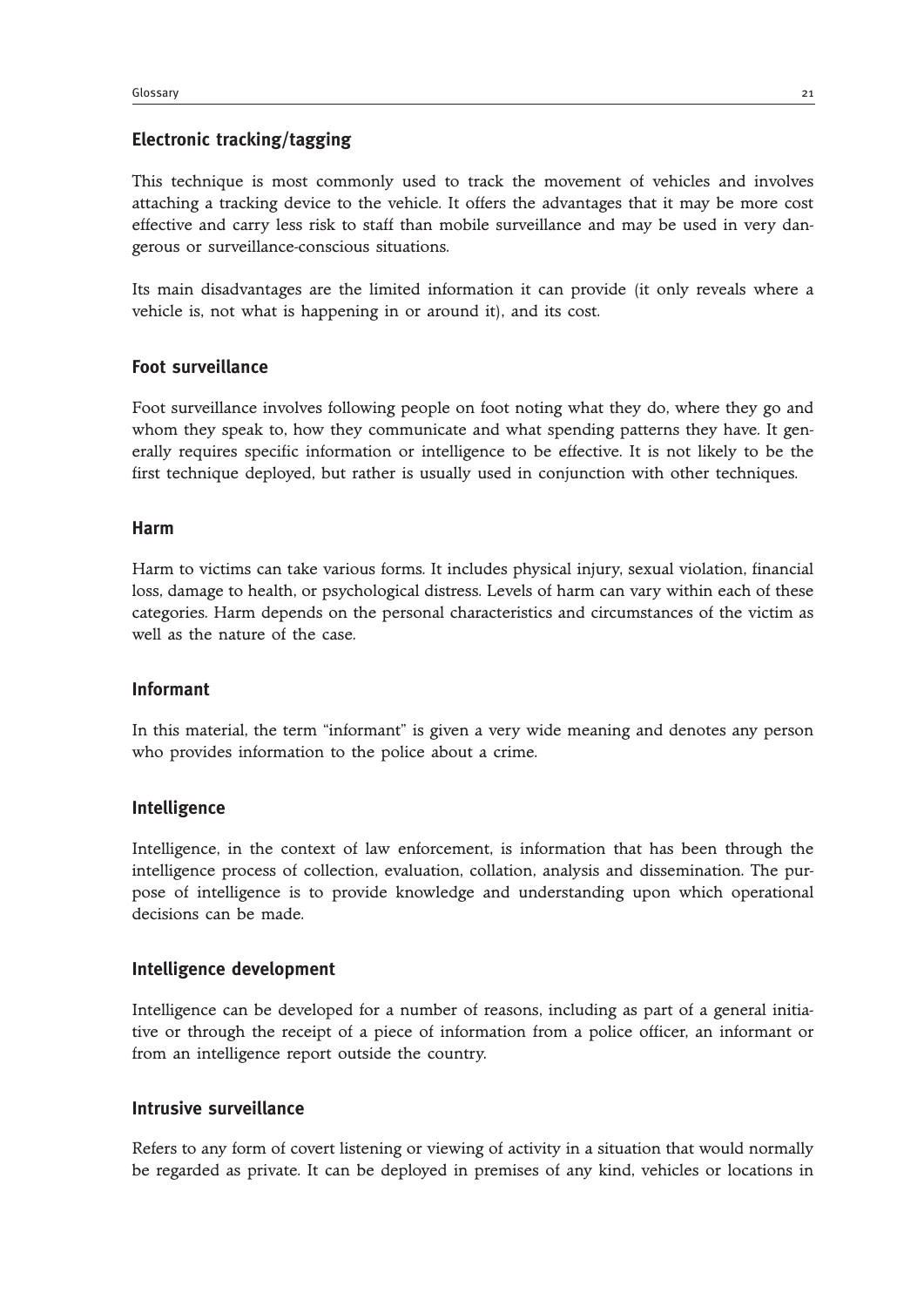the open air. It may involve live monitoring of what happens either with or without a recording device or can be a recording system that is only monitored when tapes etc. are accessed. Intrusive surveillance equipment may be part of a fixed installation at a location or in a vehicle, or may be carried by a person. It is a highly specialized technique requiring considerable technical expertise and planning.

#### **Jurisdiction**

In law, jurisdiction can be either territorial or legal. Territorial jurisdiction refers to areas where a given legal authority can be exercised, while legal jurisdiction refers to the extent of legal power, e.g. the power of a court to adjudicate over certain cases.

#### **Memorandum of Understanding (MOU)**

An MOU is an agreement between parties. Different rules may apply in trafficking in persons investigations in different agencies and in different jurisdictions. Therefore, where information is to be shared between jurisdictions, agencies or organisations it is strongly recommended that an MOU be established to define roles and responsibilities and how information will be exchanged and used.

#### *Mens Rea*

In criminal law terms both the *actus reus*—the material or physical element(s)—and the *mens rea*—the mental element – are required for an accused to be found liable for a criminal offence in criminal systems around the world.

*Mens rea* refers to the state of mind and intent of the person charged with an offence. Only those with a sufficiently "guilty mind", that is, who acted with criminal intent or knowledge that their actions were wrong, can be found liable for a criminal offence. In certain jurisdictions and in certain cases, criminal liability may be imposed in "strict liability" offences even in the absence of mens rea.

#### **Mental Context Reinstatement (MCR)**

MCR is based on the theory that if you put someone back into the context where an event occurred, it will enhance the person's memory of that event. People can be physically taken back to a scene, or asked to remember things about the scene. An example of MCR might be saying to them: "You are sitting in the room now. Describe what you are hearing"; perhaps followed by "You can hear music? Describe the music you are hearing".

#### **Mobile surveillance**

Mobile surveillance is conducted using a vehicle. It allows for long-range surveillance and may be used to follow people on foot or other vehicles. It is limited when people are travelling where vehicles cannot go. It can be used as an alternative to a static vehicle for surveillance, which may be obvious. It is frequently combined with foot surveillance and static surveillance.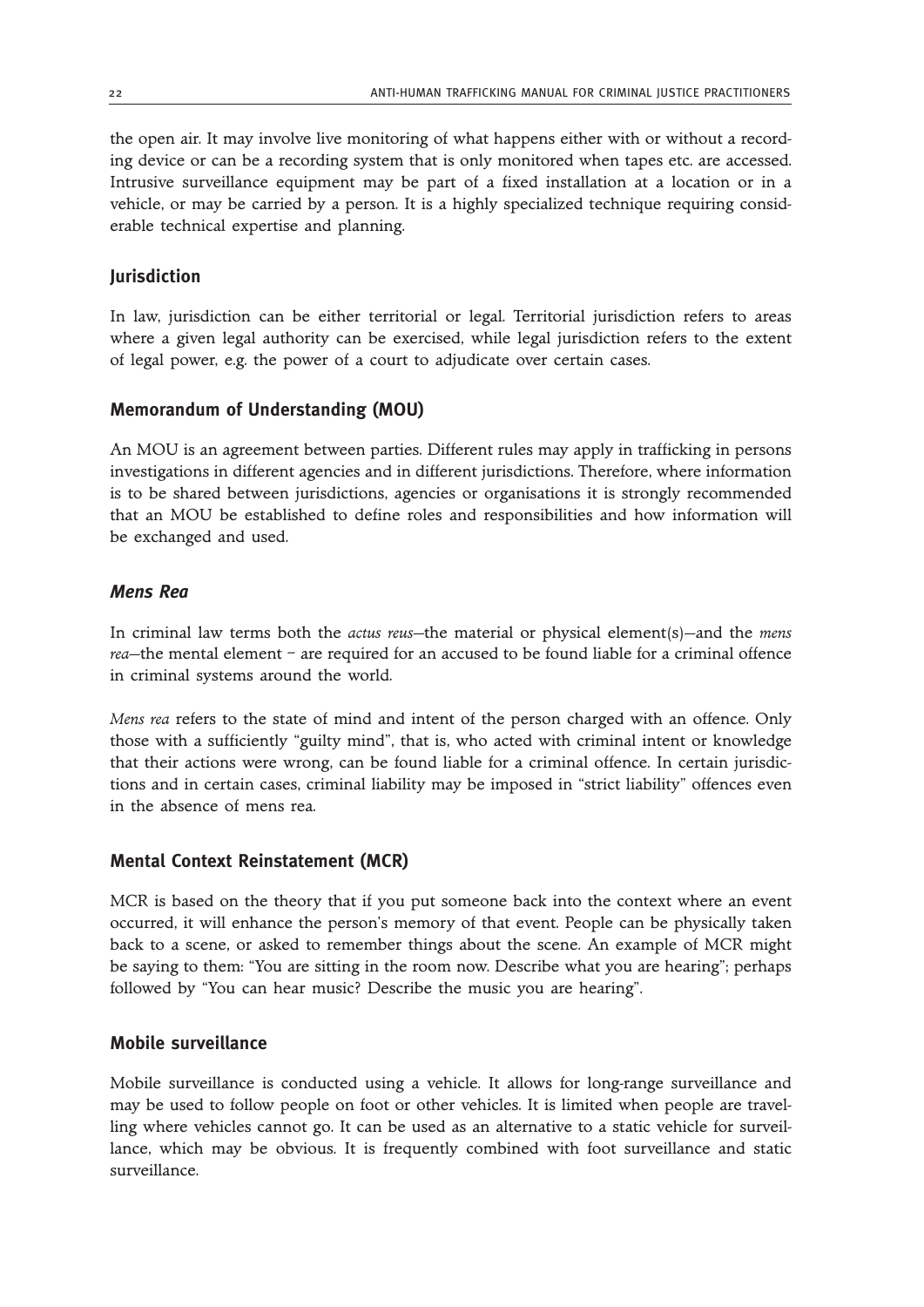#### *Mutatis Mutandis*

The phrase *mutatis mutandis* is clarified in the interpretative notes (A/55/383/Add.1, para. 62) as meaning "with such modifications as circumstances require" or "with the necessary modifications".

#### **Non-governmental organization (NGO)**

A non-governmental organization (NGO) is a not-for-profit, voluntary citizens' group, which is organized on a local, national or international level to address issues in support of the public good. Task-oriented and made up of people with common interests, NGOs perform a variety of services and humanitarian functions including, bringing citizens' concerns to governments, monitoring policy and programme implementation, and encouraging participation of civil society stakeholders at the community level.

#### **Palermo Protocols**

The Palermo Protocols are three protocols adopted by the United Nations in 2000 in Palermo, Italy, together with the Convention against Transnational Organised Crime.

The two Palermo Protocols referred to in this training material are the "Protocol to Prevent, Suppress and Punish Trafficking in Persons, Especially in Women and Children" and the "Protocol against the Smuggling of Migrants by Land, Sea and Air".

#### **PEACE**

PEACE is an interview model used in a number of countries around the world that is applicable to interviewing suspects, witnesses, and victims. The PEACE acronym stands for: Planning and Preparation – Engage and Explain – Account – Closure – Evaluate.

#### **Post-traumatic stress disorder (PTSD)**

PTSD can develop after exposure to a terrifying event or ordeal in which grave physical harm occurred or was threatened. It is a severe and ongoing emotional reaction to an extreme psychological trauma, to a degree that usual psychological defenses are incapable of coping. The symptoms of PTSD usually develop within three months of a traumatic event, although they can take up to a year to appear. The symptoms can include intrusion (the event is constantly revisited in the victim's mind, including through flashbacks or nightmares),, painful emotions, avoidance (avoiding symptoms by 'self-medicating' with alcohol or drugs, avoiding dealing with grief and anger), hyperarousal (insomnia, jumpiness, fear), depression and retreat from relationships, etc.

#### **Proactive investigation**

A proactive investigation is one that is started by the investigators on their own initiative, often as a result of intelligence obtained. In these cases a number of techniques and tactics can be used to build up evidence before moving to activities such as arrests of suspects and victim rescue.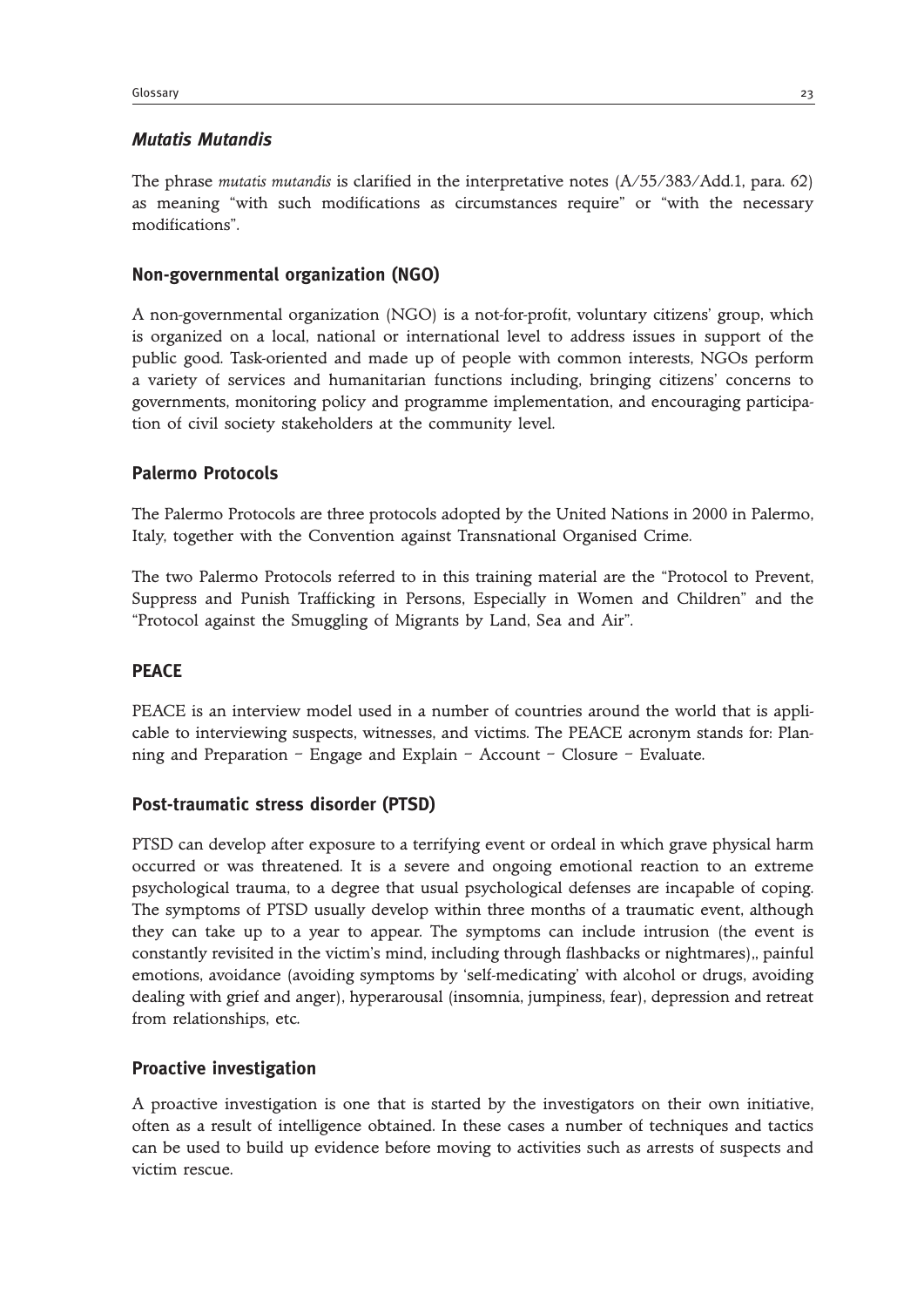#### **Reactive investigation**

A reactive investigation is one that is initiated when information that an offence has been committed is received unexpectedly and an immediate response is required, such as the rescue of a victim.

#### **Risk assessment**

Risk is the likelihood of a potential hazard becoming reality and the consequences if it does. Risk assessment is an attempt to decide how likely it is that a hazard will become reality.

#### **Risk Rating Matrix**

A Risk Rating Matrix is a table to illustrate different levels of risk. A commonly used method to assess levels of risk is to consider the severity of the risk and the likelihood of the risk occurring. Both severity and likelihood are ranked as high, medium or low. Each of the rankings is given a score (Low being 1, medium being 2 and high being 3). The overall risk rating is calculated by multiplying severity by likelihood.

#### **Secondary victimization**

Secondary victimisation occurs, not as a direct result of the criminal act, but through the response of institutions and individuals to the victim. The process of criminal investigation and trial may cause secondary victimisation because of difficulties in balancing the rights of the victim against the rights of the accused or the offender, or even because the perspective of the victim is entirely ignored.

#### **Smuggling of Migrants**

According to Article 3(a) of the "Protocol against the Smuggling of Migrants by Land, Sea and Air", 'smuggling of migrants' means the procurement, in order to obtain, directly or indirectly, a financial or other material benefit, of the illegal entry of a person into a State Party of which the person is not a national or a permanent resident.

#### **Source**

Used in some jurisdictions to describe an informant.

#### **Specialist techniques**

A specialist technique is one that may not be found in day-to-day policing. Generally covert, the targets of the technique should certainly not be aware of their use. These techniques intrude into areas of people's lives that are normally regarded as private. Because of this their use is closely regulated in many jurisdictions.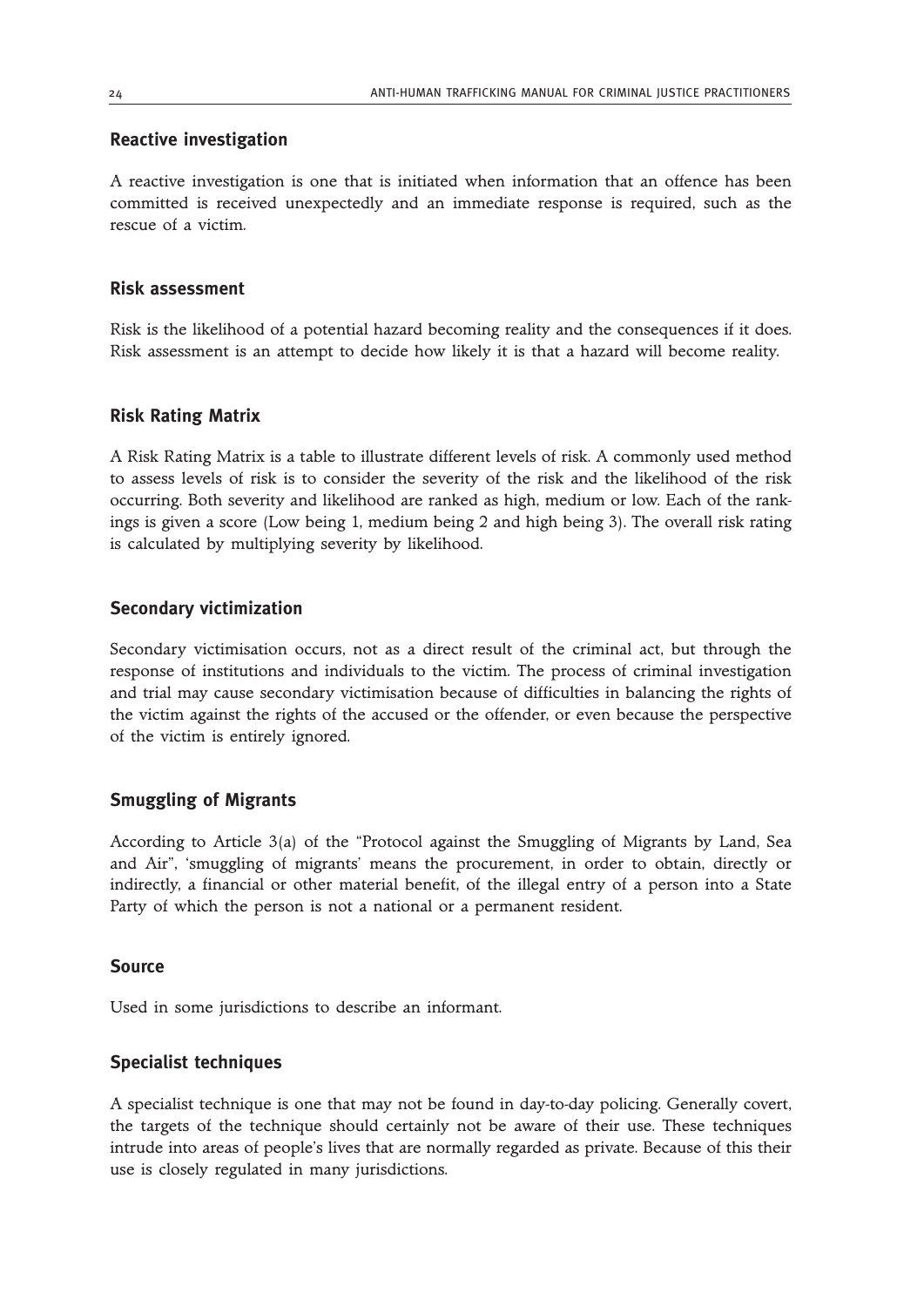#### **Static observation points**

Static observation points can be in premises, in vehicles or on the street. They may be staffed by observers or use automatic equipment such as video cameras. Observation points may be one of the first surveillance techniques used in an investigation where criminal activity is suspected but its exact nature or who is doing it is not known. However, they can also be used at any stage of an investigation.

#### **Stockholm syndrome**

Stockholm syndrome, also known as capture bonding, is a condition sometimes suffered by victims of trafficking in persons, where they come to associate themselves with their captors and exploiters regardless of the exploitative situation they may be subject to.

#### **Surveillance**

Surveillance is the monitoring or observation of behaviour during an investigation. It is generally undertaken at a distance either directly, such as by binoculars or postal interception, or by electronic means such as telephone tapping.

#### **Tasking**

Giving an informant a task to obtain specific information.

#### **UN TOC**

UN TOC refers to the United Nations Convention against Transnational Organized Crime. The Convention includes the Protocol to Prevent, Suppress and Punish Trafficking in Persons, Especially Women and Children; the Protocol against the Smuggling of Migrants by Land, Air and Sea and the Protocol against the Illicit Manufacturing of and Trafficking in Firearms, Their Parts and Components and Ammunition.

#### **Trafficking in Persons (TIP)**

The recruitment, transportation, transfer, harbouring or receipt of persons by means of threat or use of force or other forms of coercion, of abduction, of fraud, of deception, of the abuse of power, or of a position of vulnerability or of the giving or receiving of payments or benefits to achieve the consent of a person having control over another person, for the purpose of exploitation. Exploitation includes, at minimum, the exploitation of prostitution or other forms of sexual exploitation, forced labour or services, slavery or practices similar to slavery, servitude or the removal of organs.

#### **Trauma**

The essence of trauma is that it overwhelms the victim's psychological and biological coping mechanisms. This occurs when internal and external coping mechanisms are unable to deal with an external threat.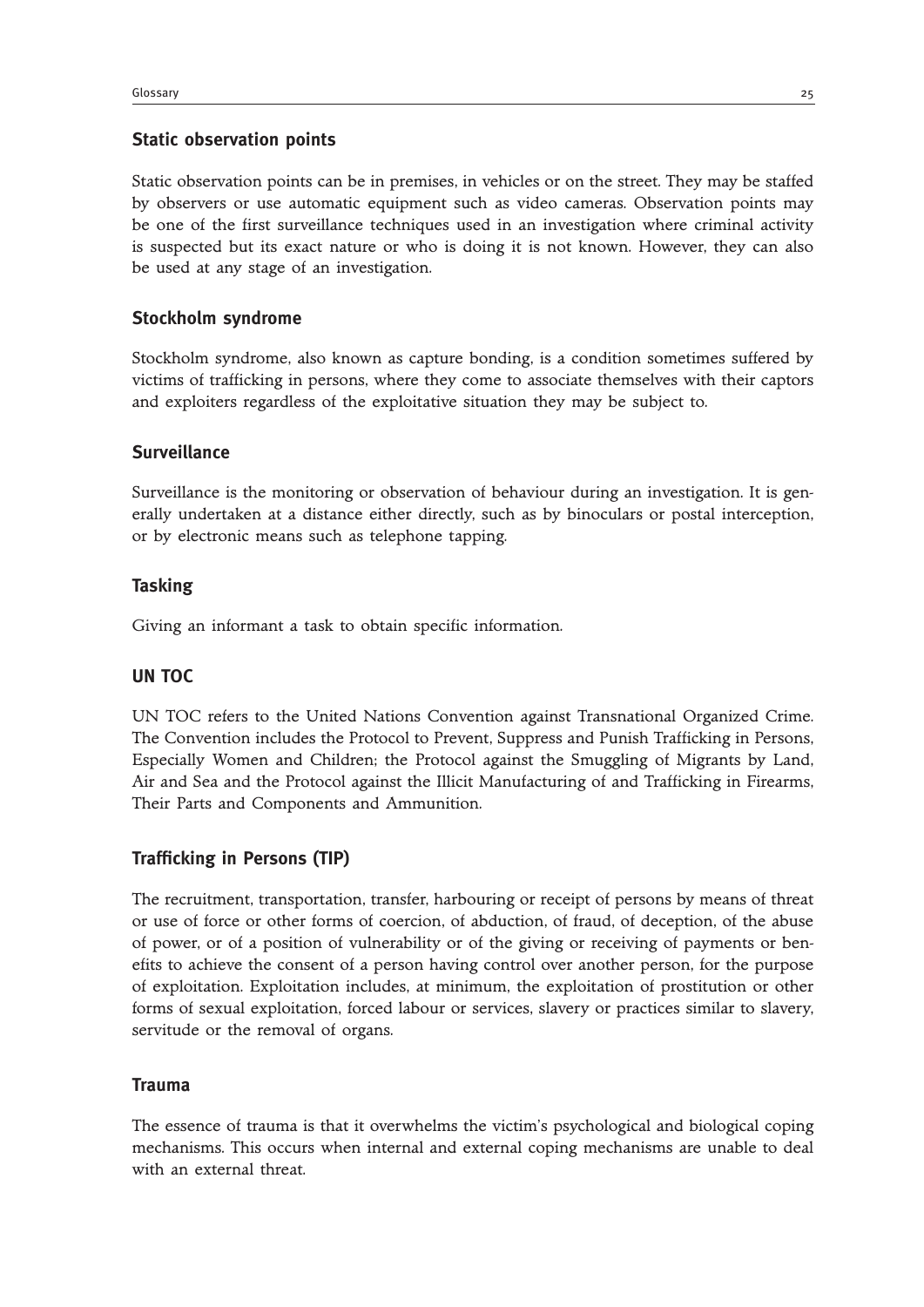#### **Undercover (UC) operations**

Undercover operations may be used during police investigations of trafficking cases. Undercover operations are carried out by the police in secret and can range from a simple test purchasing visit to a location, to a large scale operation involving many UC agents. An undercover agent must disguise his/her own identity or use an assumed identity for the purposes of gaining the trust of an individual or organization to learn secret information or to gain the trust of targeted individuals in order to gain information or evidence.

#### **Victim**

The term "victim" has different definitions in different jurisdictions. In some jurisdictions a person is declared a "victim" after a judicial process. Official "victim" status in these cases brings a number of privileges and protections. In other jurisdictions, the term victim has a very general interpretation and no specific legal status.

#### **Victim personal statements (VPS)**

A victim personal statement differs from an evidential statement or written deposition of evidence in that it does not relate to the facts of the case, but instead to the impact the case has had on the victim.